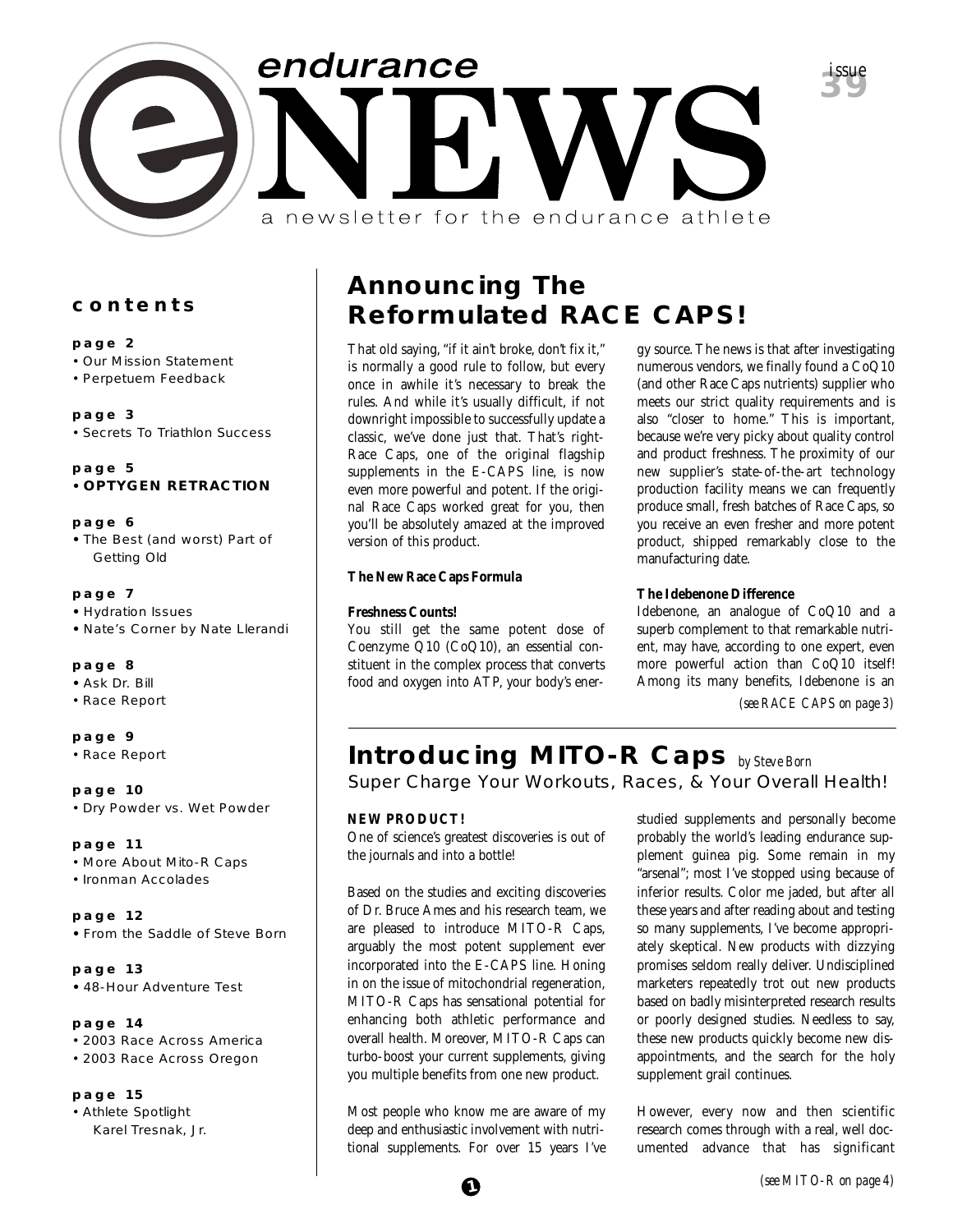# **Perpetuem Rocks!!** Feedback On A Fantastic New Fuel

Perpetuem has been available for less than two months but it's selling like crazy and the feedback we've received has been overwhelmingly positive. You owe it to yourself to put this fantastic fuel to work for you! Here are but a few of the testimonials we've received...

I have tried a combination of Perpetuem, Sustained Energy, Endurolytes, and Hammer Gel for my last few long hard training efforts and it has provided the perfect source of never-ending energy and power. The real test will come in ten days as I attempt a top 5 finish at Ironman USA in Coeur d'Alene, ID. Hopefully this will be a great day for E-CAPS and my triathlon dreams. As usual, thanks for your support. I couldn't do it without you guys.

- Matt Seeley

Just wanted to tell you that I had great success in the Escape from Alcatraz. Using only Hammer Gel, SE, Perpetuem, and Endurolytes for nutrition. Raced to a 4th place in the 30-34 age group...better than expected. I am now focused on IM Canada hopefully qualifying for Kona. Great products!! Can't wait for the next few weeks of training. - Chris Danesi

Don't know if you recall speaking with me last week but I just wanted to thank you for your advice. I was the guy doing a 1/2 Ironman in Phoenix and needed some assistance in dealing with the heat. The race was not measured accurately and the bike ended up being 62 miles and the run was about 15. There was also a small pro field present due to the availability of prize money for top 3. I was about 8 minutes down after the swim, I am not an aquaman, but had the 2nd fastest bike split. The run started in about 90 degree weather and I took your advice with about 8 electrolytes, 2 every half hour, and a pancake batter mixture of Perpetuem and water in the Hammer Gel Flask. I moved into 2nd overall with the day's fastest run split. I was about 4 minutes out of first but the guy that beat me has been racing as a high level pro for several years and is 8 years younger than me. I can't say I didn't suffer but at least I didn't bonk. Close to 1/4 of the field DNF'ed and the paramedic tent looked like a MASH unit with all the people hooked up to IV's. I even feel

ready to train again today but I am forcing myself to rest 1 more day by enticing myself with a bottle of good wine and a movie tonight. Thanks again for such great products. -Michael Olson

I field tested Perpetuem during the bike portion of the Keahou Half Ironman on 5/25/03. I was very impressed with the taste and with the nutritional results. During the run portion, I had to rely on Hammer Gel, as my run gear had to be turned in a day prior to the race and I was concerned that the Perpetuem would be a little on the "ripe" side by the start of the race! For ultra racing, I personally prefer the Perpetuem to SE, largely because of the taste and the addition of the protein. I plan to incorporate the product into my nutritional plans for the balance of the racing season. Brian, Bill, Steve and company, thanks for creating such a great product!

- Elias Olson

*(Note: Sustained Energy does contain protein and actually has a slightly larger amount per scoop than Perpetuem at 3.5 grams versus 3 grams, respectively)*

Used Perpetuem for the first time in a onehour pyramid interval training session on Monday. Had one of my best speed workouts in a long time. The taste was great - not too sweet but pleasant and satisfying. This may be the drink that triathletes have been waiting for since, based on a one-time use, it appears to be very stable, staying in solution and not settling. It did not require shaking prior to drinking. This means that it may be an ideal drink for aero drinking systems on the bike portion of triathlons. Based on a one-time test use in training, I am a big time Perpetuem fan. Great job from the research and development guys at Hammer Gel/E -CAPS!

- Charlie Bond

I went on a 4-hour ride, mixed Endurolytes Powder with Perpetuem... this stuff 's great. Pleasing taste... no separation or settling of product in water bottles. I've found my new Ironman brew!! Thanks Brian, Dr. Bill, Steve, and other E-Caps staff for not settling on just a superior product, but to continually improve and perfect on it!!! - Dean Koltz

# **Our Mission**

The objective of Endurance News is to provide you, the serious endurance athlete, with a valuable resource that you will find to be informative, educational, thought provoking and helpful in your ongoing pursuit of optimum performance and health.

Endurance News features insightful articles on diet, nutrition, training and other topics of interest for endurance athletes — written by myself as well as professional and elite amateur athletes and other experts in the area of nutrition and exercise. In addition, Endurance News will include articles highlighting new and existing E-Caps products and how to get the maximum benefits from them.

In reading this and future issues, please remember that the views expressed in this publication will always be biased in favor of a healthy diet, hard training that emphasizes quality over quantity, and prudent supplementation to improve health and performance. But above all, we at Endurance News believe there are no short cuts, and success can only come from hard work.

## Brian Frank CEO

Back issues of Endurance News are available online at: www.e-caps.com

Legal disclaimer: The contents of Endurance News are not intended to provide medical advice to individuals. For medical advice, please consult a licensed health care specialist.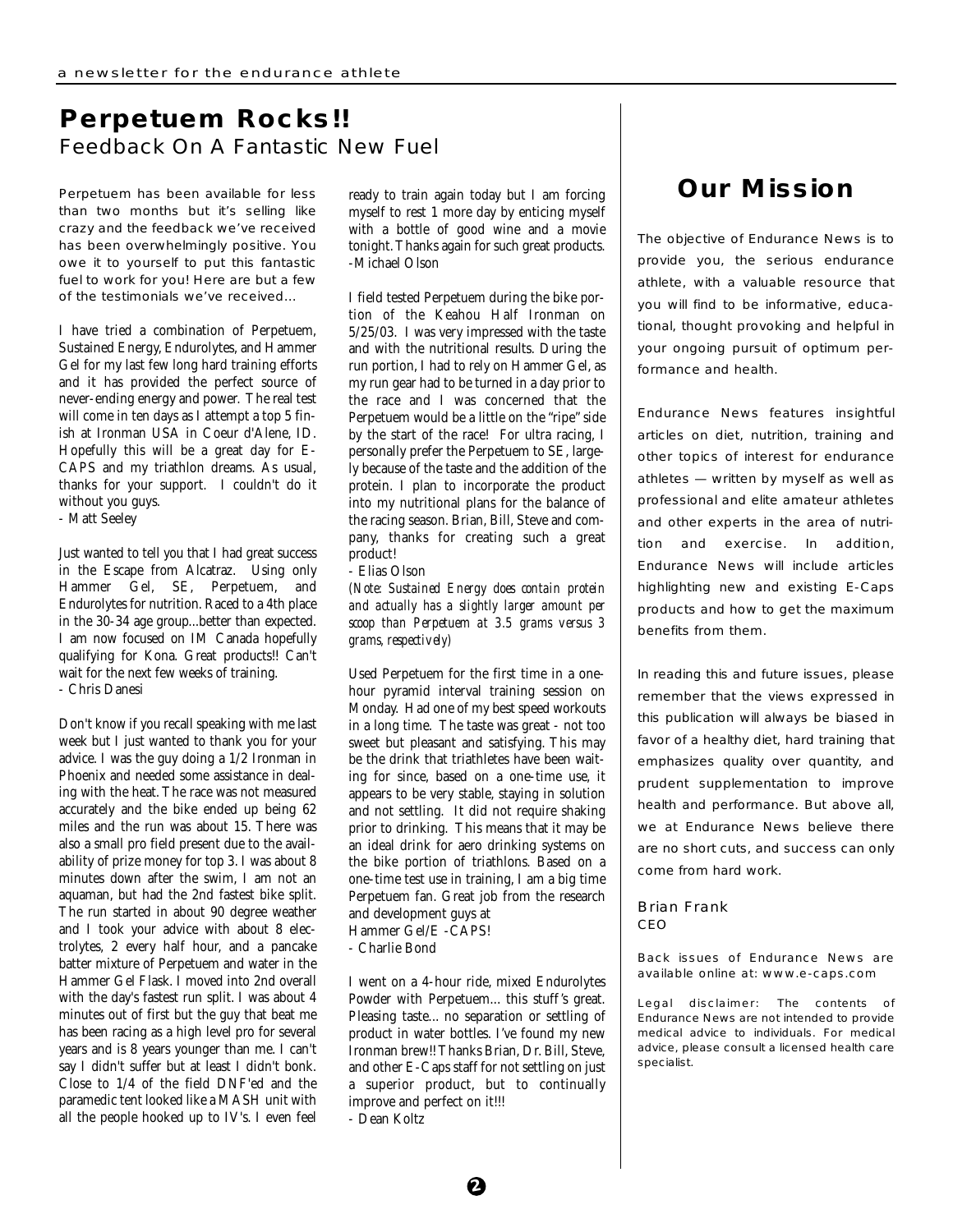

## *(RACE CAPS from page 1)*

extremely potent antioxidant, preventing iron ions from wastefully and toxically diverting oxygen towards free radical production inside the mitochondria, instead of being used towards producing energy. Idebenone extends the already powerful benefits of CoQ10 and, under hypoxic (low oxygen) conditions, Idebenone's ATP-generating capabilities are even superior to CoQ10.

Idebenone, which has no known contraindications or side effects, is being hailed as one of the most promising energy enhancing, cognitive enhancing, and anti-aging nutrients ever studied. Its availability is unfortunately limited, but we've found an impeccably reliable, high quality, and reasonably priced source of this amazing nutrient and we are excited to include it in the new Race Caps formula. Without question, the CoQ10/Idebenone combination is unsurpassed for energy production, and Race Caps provides an effective dose of both.

## **Race Caps' Other Potent Components**

Completing the antioxidant portion of this unique formula is a substantial dose of vitamin E in its highly absorbed natural form. Inosine helps to promote the production of 2,3 diphosphoglycerate (2,3-DPG), a substance that helps transport oxygen from

hemoglobin into the muscle cells for energy production. Bioperine™, a standardized alkaloid component of the pepper plant, has been called "a technological breakthrough as a safe nutritional supplement for increasing the absorption of vitamins, phytonutrients, and minerals." Glycerol phosphate is a natural preservative, aiding in the stability and absorption of the product. Rounding out the Race Caps formula is the Enzyme Enhancement System™, a synergistic blend of enzymes and extracts that works in tandem with Bioperine™ to assure complete assimilation of all the nutrients.

## **The Bottom Line**

Since its introduction in 1987, Race Caps has been the benchmark for endurance supplements, safely and effectively promoting increased endurance. Our painstaking research and extensive product testing have resulted in an even more powerful product, one that cannot be approached by any other product on anyone's shelf or website. Now, more than ever before, we guarantee that you will not find a better endurance enhancing supplement. Best of all, we've been able to do this with no increase whatsoever in the cost of the product. That's right-Race Caps is now more powerful than ever and it's available to you at the same price!

## **Ingredients:** (per 2 capsules)

- Vitamin E (as d-Alpha Tocopherol Succinate)  $400$  I.U.
- Phosphate (as Glycerol Phosphate) 100 mg
- Inosine 275 mg
- Coenzyme Q10 (Ubiquinone) 150 mg
- Idebenone 25 mg
- Enzyme Enhancement System 24 mg (a proprietary blend of protease, emylase, glucoamylase, lipase, cellulase, phytase, maltase, and sucrase)
- Bioperine (95% 1-piperoylpiperadine from Piper nigrum fruit) - 10 mg

## **Suggested Dose:**

- One capsule one hour prior to training sessions of 90 minutes or less or on days off
- Two capsules one hour prior to training sessions of over 90 minutes
- One capsule per hour, at the two-hour mark and beyond, during training sessions or races over three hours.

### **Note:**

The endurance enhancing benefits, general health benefits, and potential anti-aging benefits derived from Race Caps are cumulative. We recommend taking this product on a daily basis.

## **Secrets To Triathlon Success** *by Steve Born*A Handbook Written With Triathletes In Mind

Nate Llerandi and I have teamed up to produce this 21-page booklet for you triathletes. Nate's knowledge, garnered from his 10+ years of racing triathlons and coaching triathletes, could fill hundreds and hundreds of pages in a variety of aspects of the sport. In "Secrets" his expertise, which several hundred triathletes have benefited from, covers specific race strategies and tactics for every distance race. It's good quality information - concise and precise - that every triathlete will benefit from.

I've updated the triathlete fueling guides to reflect the specific needs of triathletes in the various distance events. Part One covers the supplement and fueling program for training, Part Two discusses the race day supplement and fueling program, including some specific guidelines for the pre-race meal. These new protocols incorporate our newest products (well, new at the time of the first printing), so you'll have updated information regarding the use of Endurolytes Powder as well as Endurolytes in capsules, and Perpetuem.

The goal in the fueling guides portion of "Success" is NOT to "get you to buy everything listed." Instead, my desire is to "arm" and empower triathletes with information regarding the various supplements and fuels I suggest. There are a lot of factors involved in supplement and fuel purchases (not the least of which is the cost of a product) and those decisions can be made a lot easier and with a lot more cer-

tainty when quality information, not marketing mumbo-jumbo, is presented. I believe that armed with the information that's provided you will have the ability to determine whether or not a specific supplement or fuel is appropriate for you.

The "Secrets To Triathlon

**3**

Success" is free of charge; just ask for a copy with your next order. I do have to confess that this first run of the booklet has a printing error in it: All of what is listed on page 19 should be on page 18 instead, and vice-versa. In other words, Page 18 should begin with "Section Two - The Morning of the Race" and Page 19 should begin with the discussion about Endurolytes. We'll have this corrected in the next print run.

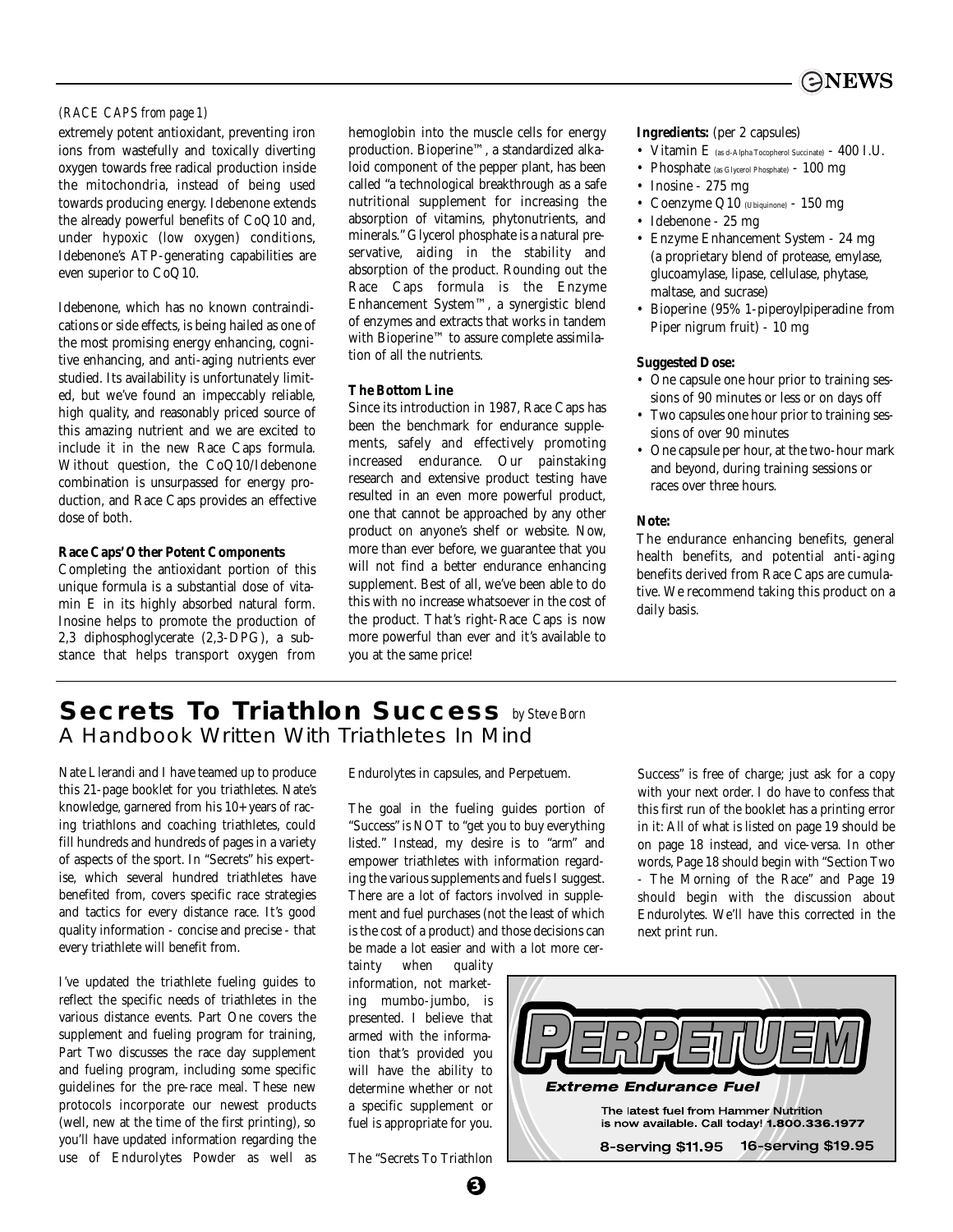## *( MITO-R from page 1)*

implications for athletic performance enhancement. Among these advances comes an even rarer occurrence: a study with results so profound in their scope that it literally can, and should, change how athletes (all people, actually) perceive nutritional science and nutritional supplements. I can honestly say that in the past 15 years, nothing regarding supplementation has ever excited me as much as the remarkable results of Ames' studies.

Dr. Ames has studied the issue of aging at the cellular level. Specifically, he has looked at mitochondrial activity. Mitochondria (singular: mitochondrion) are one kind of subcellular structure that biologists call organelles. A typical animal cell has a nucleus for reproduction, lysosomes for waste removal, and a variety of other organelles, including the wonderful mitochondria, the energy factories of the cells. Mitochondria combine glucose from food sources with oxygen to produce ATP molecules for the muscles' energy source. As we grow older, these factories begin to lose their efficiency.

The whole amazing story of mitochondrial function could go on for pages, but let's simplify the matter to a few relevant points:

1.Mitochondria, the energy producing organelles, make ATP molecules from sugar and oxygen.

2. Energy production also creates free radicals, which damage mitochondrial DNA.

3. Mitochondrial function decreases and free radical production increases with age. This "double whammy" contributes to the aging process, an ongoing, continual cycle of decreased mitochondrial functioning, increased free radical production, and damaged mitochondrial DNA.

4. The resulting decay in mitochondrial functioning, along with increased production and accumulation of free radicals, has obvious negative effects on athletic performance. The body's ability to make energy decreases while free radicals increase.

5. Even more importantly, mitochondrial aging and decreased function results in health decline and disease processes affecting the heart and brain.

The MITO-R Caps formula incorporates the very same nutrients Ames used in his studies, and more. It has the ability to not just delay or prevent, but potentially reverse the mitochondrial aging process. This would have a profound impact on how well your body performs athletically. Also, mitochondrial aging and deterioration is considered to be one of the primary factors causing age-related diseases. Ames' studies, and the nutrients used in those studies, show a delay and reversal in mitochondrial aging, suggesting a potential chemical basis for extending the length and quality of life. This is extremely exciting stuff!

## **Synergistic Supplement Benefits**

Mitochondria need certain substrates to maintain efficient energy production; that's where the nutrients in RACE CAPS and ENDURO CAPS come in. Certain antioxidants such as vitamins C and E and CoQ10 help protect cells from the continuous onslaught of free radicals. But what about literally delaying, or even reversing, mitochondrial aging? What about restoring capabilities to more youthful levels? Antioxidants such as vitamins C, E, and CoQ10 help protect cells, but can't do the whole job. What if there were nutrients available that would not only complement, enhance, and extend the capabilities of those nutrients, but also provide phenomenal benefits of their own, benefits that until now were simply not believed to be possible?

Ames' extraordinary studies have identified just such nutrients: acetyl l-carnitine (ALC) and r-alpha lipoic acid (r-ALA). When Ames and his researchers fed older rats these two nutrients, both of which occur naturally in some amounts in the body's cells, the results surprised them. Not only did the older rats perform better on memory tests, they had more vigor, and the mitochondria in their cells worked better. Ames is even quoted as saying, " With the two supplements together, these old rats got up and did the Macarena . . . the brain looks better, they are full of energy - everything we looked at looks more like a young animal." Another researcher commented, "The animals seem to have much more vigor than animals not on this diet, signaling massive improvement to these animals' health and well being." These studies indicate (in very basic terms) that the combination of these two nutrients "tunes up" the mitochondria, likely a major way to minimize DNA damage, improve health and athletic performance, and prolong healthy lifespan.

Ames' studies found that ALC and r-ALA each had a role in improving mitochondrial activity and cellular metabolism. The ALC component boosts the activity of the enzyme carnitine acetyltransferase, which plays a vital role in mitochondrial fuel burning and energy production. The r-ALA component, among its many benefits, helps rid the body of destructive free radicals, while also boosting, revitalizing, and increasing levels of various antioxidants in the body such as CoQ10 and vitamins C & E. The combination of these two nutrients "significantly reversed the decline in overall activity typical of aged rats to what you see in a middle-aged to young adult rat seven to 10 months of age," according to researcher Tory M. Hagen, Ph.D. "This is equivalent to making a 75 to 80-year-old person act middle-aged. We've only shown short-term effects, but the results give us the rationale for looking at these things long term."

The positive, life-extending potential that this combination of ALC and r-ALA has for everyone, not just athletes, is staggering, but there's even more to the story. ALC and other forms of carnitine are the main nutrients the body requires for efficient utilization of fat stores for fuel. ALC also boosts neurological functioning, which would support concentration and mental focus (a major benefit for ultra-endurance events). ALC is also believed to help preserve lean muscle tissue by decreasing excess levels of cortisol. Lastly, ALC seems to reduce the depletion of ATP by forming acetyl-CoA, which one nutritional expert states, "[is] the most important intermediary in the generation of energy from amino acids, fats, and carbohydrates."

The other molecule, r-ALA, plays an important role in cellular metabolism by acting as a coenzyme in energy production. It is a premier antioxidant, functioning as both a water- and fat-soluble antioxidant, with the ability to neutralize several different types of free radicals. It also enhances GSH levels in the body (GSH, or glutathione, an antioxidant produced directly by the body, is a primary immune system protector). Additionally, r-ALA can recycle,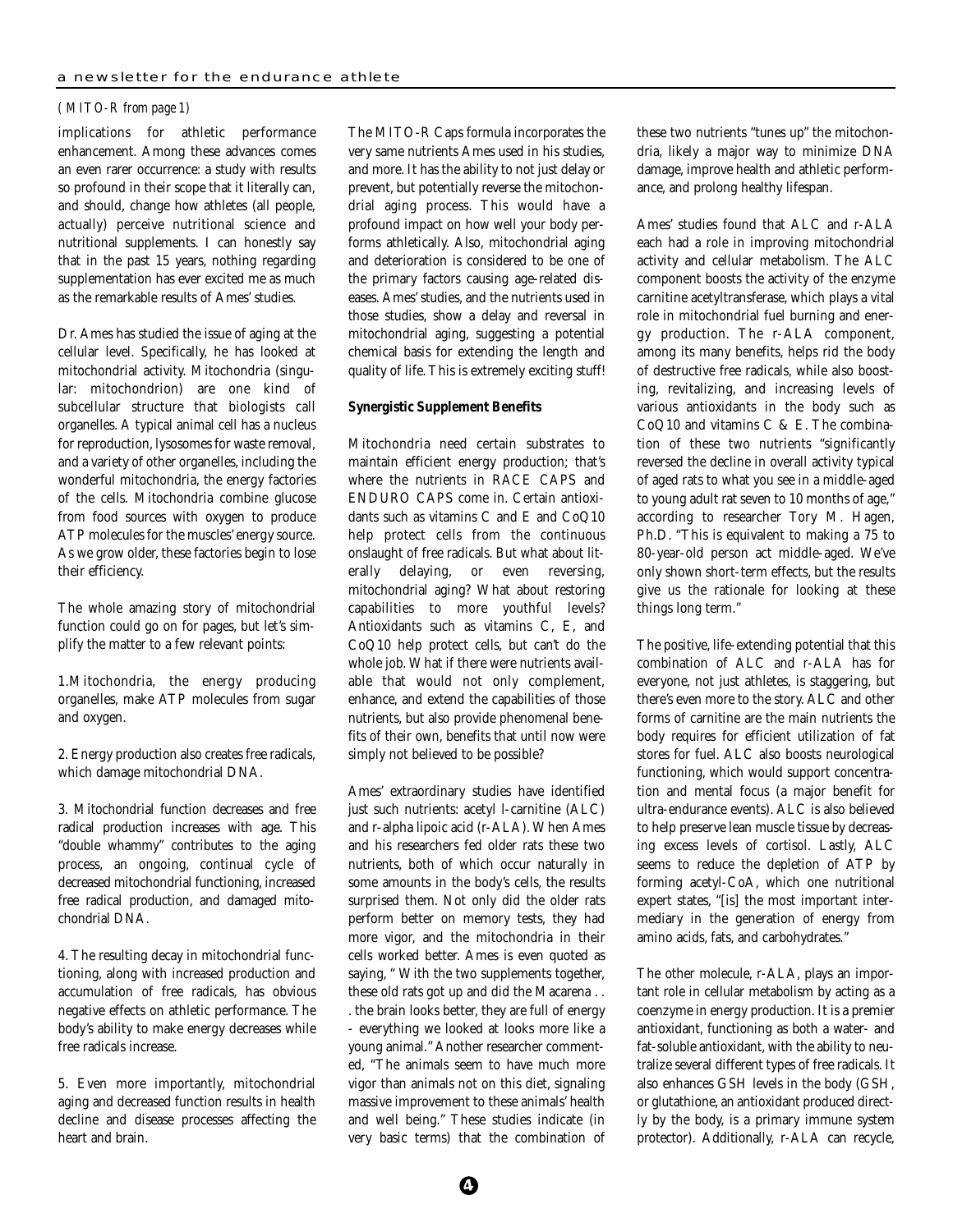## **ONEWS**

revitalize, and extend the effective life and potency of nutrients such as CoQ10 that play a key role in energy production. This effect alone would yield definite and positive impact on energy production and endurance.

However, we have added to the benefits of ALC and r-ALA by adding a few additional compounds to MITO-R Caps, making it a formula like no other. DMAE, PABA, and Pyridoxine (vitamin B6) are important components of MITO-R Caps because they are believed to assist, treat, and delay the onset of many of the symptoms and side effects of aging. In addition to their own benefits, these three nutrients will most likely potentiate the already powerful effects of ALC and r-ALA. This is important to note because the amount of ALC and r-ALA required for humans (extrapolated from the animal studies) would be tremendous. We believe that the combination of these three nutrients would mimic the effects of a popular, but not FDA-approved, life-extension supplement called GH-3 (Procaine HCL), enhancing and accelerating the effects of ALC and r-ALA, but in a completely safe and approved way. In other words, the synergism of DMAE, PABA, and Pyridoxine would increase the effectiveness of ALC and r-ALA, which may result in substantial benefits without having to consume such large doses.

## **Look at what we've added to fill out the health benefits of MITO-R Caps:**

DMAE: Dimethylaminoethanol is a naturally occurring nutrient found in fish. It stimulates the production of choline, which in turn allows the brain to optimize production of acetylcholine, a neurotransmitter involved in learning and memory. DMAE has been reported to inhibit the formation of the pigment lipofuscin, which is formed by the inefficient metabolism of fatty acids. Lipofuscin accumulates with age in all body tissues; in the skin it appears as liver spots. DMAE not only prevents the formation of lipofuscin, but also has been observed to remove liver spots completely. This may be equated with internal removal of aging cells by long-term supplementation with DMAE. One study evaluated the life extension effect of DMAE on old mice. Oral DMAE administration in the drinking water resulted in a reduction of mortality rate and in increase in

both mean and maximum survival time in rats.

PABA(Para-amino benzoic acid): is a B-complex vitamin that acts in a structural role with folic acid and also functions in the formation of red blood cells. It is also a potent neutralizer of singlet molecular oxygen, a free radical that is a common by-product of metabolism. PABA's free radical neutralization is a most powerful effect because it retards collagen cross-linking, promotes flexibility, and promotes healthy cell structures and membranes. Glycosylation (or glycation) is a process where glucose molecules attach themselves to proteins, eventually resulting in protein binding, or cross-linking, which alters their biological and structural roles. Cross-links, also known as advanced glycosylation end products (AGEs), have been linked to the loss of flexibility and deterioration of connective tissue associated with aging.

Ascorbyl Palmitate: This is the fat-soluble form of vitamin C. Most everyone knows that vitamin C has its own antioxidant capabilities, but it's also beneficial for enhancing carnitine synthesis. Vitamin C enhances the bioavailability of carnitine, which results in greater fat utilization capabilities. We've included the fat-soluble form of vitamin C and a dose of dalpha tocopherol succinate (vitamin E) in MITO-R Caps to support r-ALA's fat-soluble antioxidant capabilities (remember, r-ALA can recycle vitamins C and E).

When it comes to optimizing athletic performance, and even more importantly, health in general, it's hard to overstate the potential benefit of improved mitochondrial functioning. We've formulated MITO-R Caps to do just that. It is perhaps the most potent product we've ever designed. It works in perfect harmony with all other E-Caps supplements (especially Race Caps, Enduro Caps, Premium Insurance Caps, and Super AO) and will perfectly complement and extend their already powerful benefits. This is a supplement I believe ALL people, not just athletes, should seriously consider. It is that powerful; it is that beneficial.

## **The MITO-R CAPS FORMULA**

Ingredients: (per 1 capsule)

- Vitamin C (as Ascorbyl Palmitate) 12.5 mg
- Vitamin E(as d-Alpha Tocopherol Succinate) 12.5 I.U.
- Vitamin B6 (as Pyridoxine HCl) 5.0 mg
- Acetyl L-Carnitine 125 mg
- R-alpha Lipoic Acid 50 mg
- DMAE (Dimethylaminoethanol) 50 mg
- Para Amino Benzoic Acid 25 mg

#### **Physiological benefits:**

Increased energy and endurance, enhanced recovery from hard training, improved immune system function, improved cognitive function

#### **Mode of Action:**

Improves mitochondrial cell energy metabolism, enhances utilization of fatty acids in energy production, supports optimal brain metabolism and function, provides wideranging antioxidant benefits, and extends the benefits of other antioxidants such as vitamin E and Coenzyme Q10.

#### **How Supplied:**

Bottles of 90 vegetable caps (VCaps)

#### **Suggested Usage:**

1-2 capsules three times daily with food

## **Notes:**

May be used hourly during workouts and races

# **OPTYGEN RETRACTION**

*by Brian Frank*

Issue #38 of Endurance News featured an article on Optygen. We are hereby retracting any and all statements made in that article which implied or could be construed to imply that Optygen or any of it's constituent ingredients do or may possibly cause hypertension and or cramping. We affirm that there is no published clinical research that proves that Optygen or any of it's constituent ingredients cause hypertension and or cramping. We apologize for any confusion that this may have created.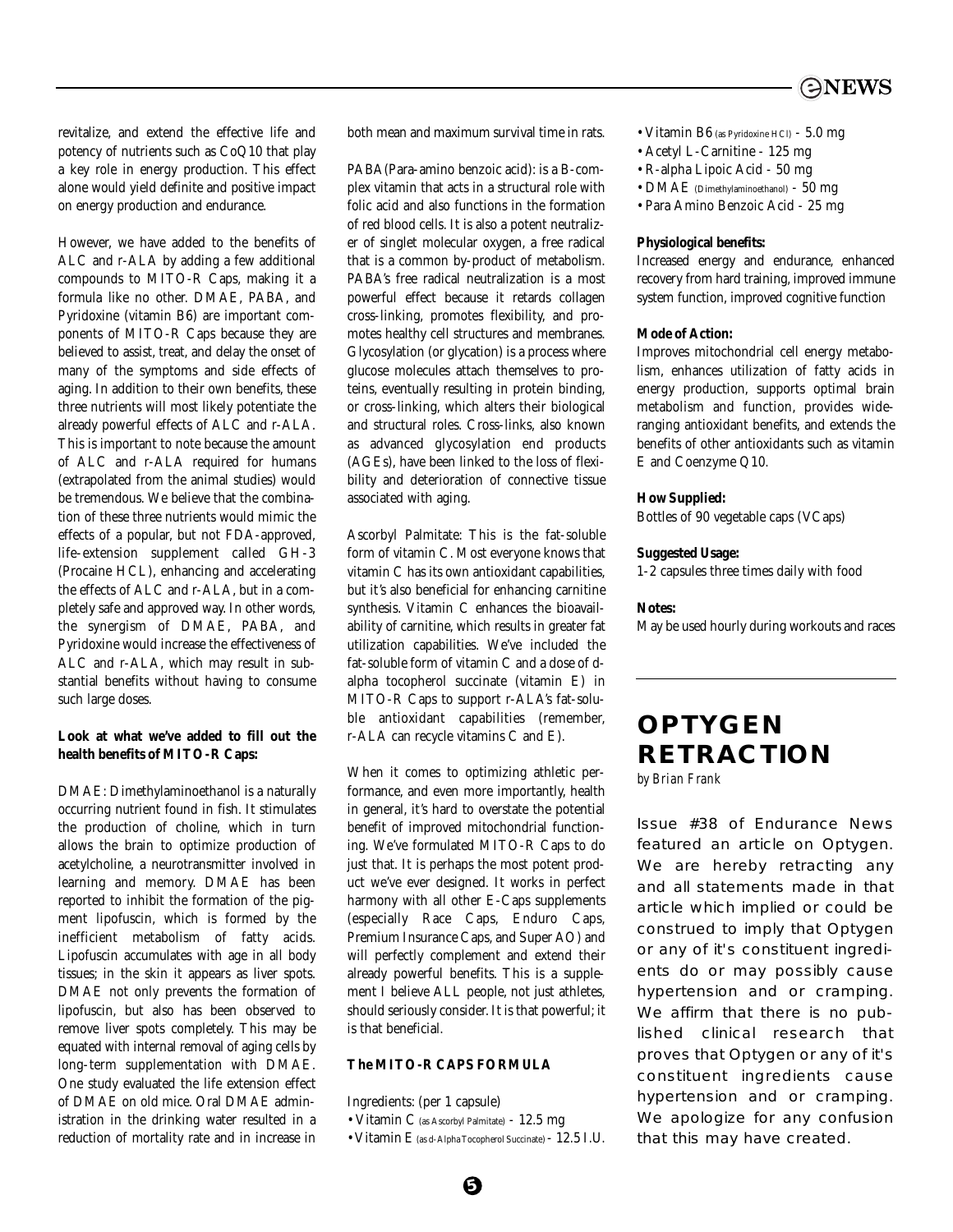#### **The Best (and worst) Part of Getting Old** *by Tony Schiller*

The best part of getting old is that since you can't do what you use to do, you don't have to keep trying to do it anymore. Of course that brings us to the worst part of getting old which is that it's so very hard to accept that we can no longer do what we used to do.

Take, for instance, the example of baseball players Barry Bonds and Cal Ripken. While I absolutely love Ripken's example and was captivated by his 2632 consecutive games record, he reached 40 years old like a lot of endurance athletes we all know - pretty well mashed to pieces. Long before he'd replaced Lou Gehrig as "Mr. Ironman" (sorry triathletes, Lou had the name 45 years before we did), his performance had dropped as he played each day in pain (yea, I know, it's hard to imagine a stand-around sport like baseball being hard on the body, but that's our endurance sport bias).

On the other hand, in order to extend his career, Bonds has been taking Sunday's off for years. It might not seem like much but that extra day off has made all the difference in the world. He's been able to let nagging injuries heal and the slugger has turned in a pair or amazing back-to-back MVP seasons at age 37 and 38.

As endurance athletes, I'm afraid our very nature is to be more like Ripken than Bonds. We find it very difficult to back off, let alone take a day off. How many athletes are so obsessed with racing that they'll choose cortisone shots over rest and recovery? The benefits of training are so powerful that many aging athletes refuse or cannot bring themselves to back off when their bodies say no. But we must. Just as most of us have learned that we'll gain weight if we keep eating and drinking as we did in college, we're also likely to breakdown if we train like we did in our 20's.

Health "experts" claim as much as a 10% drop in base performance can be attributed to each decade we age but I truly believe that's a bunch of bunk. The reason most athletes slow down that much (if not a lifestyle choice or mental burnout) has more to do with the residual effect of being stuck chasing old - and now outdated - training methods than it does the mere fact of being older.

But the lesson of Barry Bonds is that you

CAN still turn in spectacular performance if... you try to do it less frequently. That's the good news. If you accept it, it means a whole new world of training opens up to you as you age. In this new world there exists room for more rest days, more easy days, more social training, and an assortment of training options you knew about but never let yourself believe in. In short, you should feel less fatigued and stressed by your training program then ever before. It's a great thing.

Now, that doesn't necessarily mean fewer workouts or less total hours in training. Since we are going slower, we might well need more minutes. The secret is really in the mix. The mix includes more focus on efficiency, form and technique. In all likelihood, we'll need to steal time from intensity and give it to training for flexibility and correct posture by adding yoga, stretching and massage to enable injury-free performance.

And more than ever, we need to breakaway from the "average speed and miles covered" mentality. This means less comparing of times to others or to our old favorite loops. Definitely breakaway from the goal of setting PR's in training. They're no longer relevant. Instead, shift to a noticeably greater range of speed variations in your training. This is huge. For instance, 20 years ago I ran 70-100 miles a week as fast as 4:45/mile on intervals to 6:00 pace on long runs. Now I run 30-35 miles a week ranging from 5:00/mile on speed sets to 7:30 pace on distance - that's double the pace range. The same is true on the bike where 80% of my training use to be between 22-24 mph with 10% slower and 10% faster. Now 60% is 18-20 mph, 30% is 21-22, and about 10% is faster.

While the majority of my miles are far slower than the old days, the high-end work is

very close to the old levels. On those fewer occasions I go there, it's with longer warm-up times and greater rest during, and it's followed by more attention paid to post workout stretching, recovery nutrition, and next day rest/easy training. If I don't have the time to add in all of those elements, then it's not the right time for me to do speed work.

Finally, I've had to become acutely aware of the signals my own body is sending me. For that reason I rarely do high-end workouts with other people and no longer let myself get sucked into training races during group workouts. If your sport requires group tactics, like cycling, just be aware of your own personal needs. It's all about choosing your battles. Even races have to be viewed that way. While it's hard to sit on the sideline when some of your favorite races come to town, sometimes that's just the needed mix needed to preserve your peak for when it means the most to you. That's the best part.

*Tony Schiller is the reigning master's world champion triathlete and recently won the overall title at the 2003 Galena Triathlon at the age of 45. He won his 5th ITU age group title last year in Cancun, Mexico and was named 2002 Master of the Year by USA Triathlon. Tony is also a nationally known business speaker who has helped hundreds of organizations with his positive approach to work and life. He coaches a select few triathletes.*

#### **Contact information:**

tony@breakawayresults.com www.breakawayresults.com 952-474-3278

#### **The Handbook Every Triathlete Should Have!** Written by Nate Llerandi and Secrets Steve Born, the "Secrets to Success Triathlon Success" handbook is an invaluable resource for 9 Q Q any triathlete. Call today for information on how you can get your free handbook.  $\theta$   $\approx$ FREE! 1.800.336.1977 • www.e-caps.com

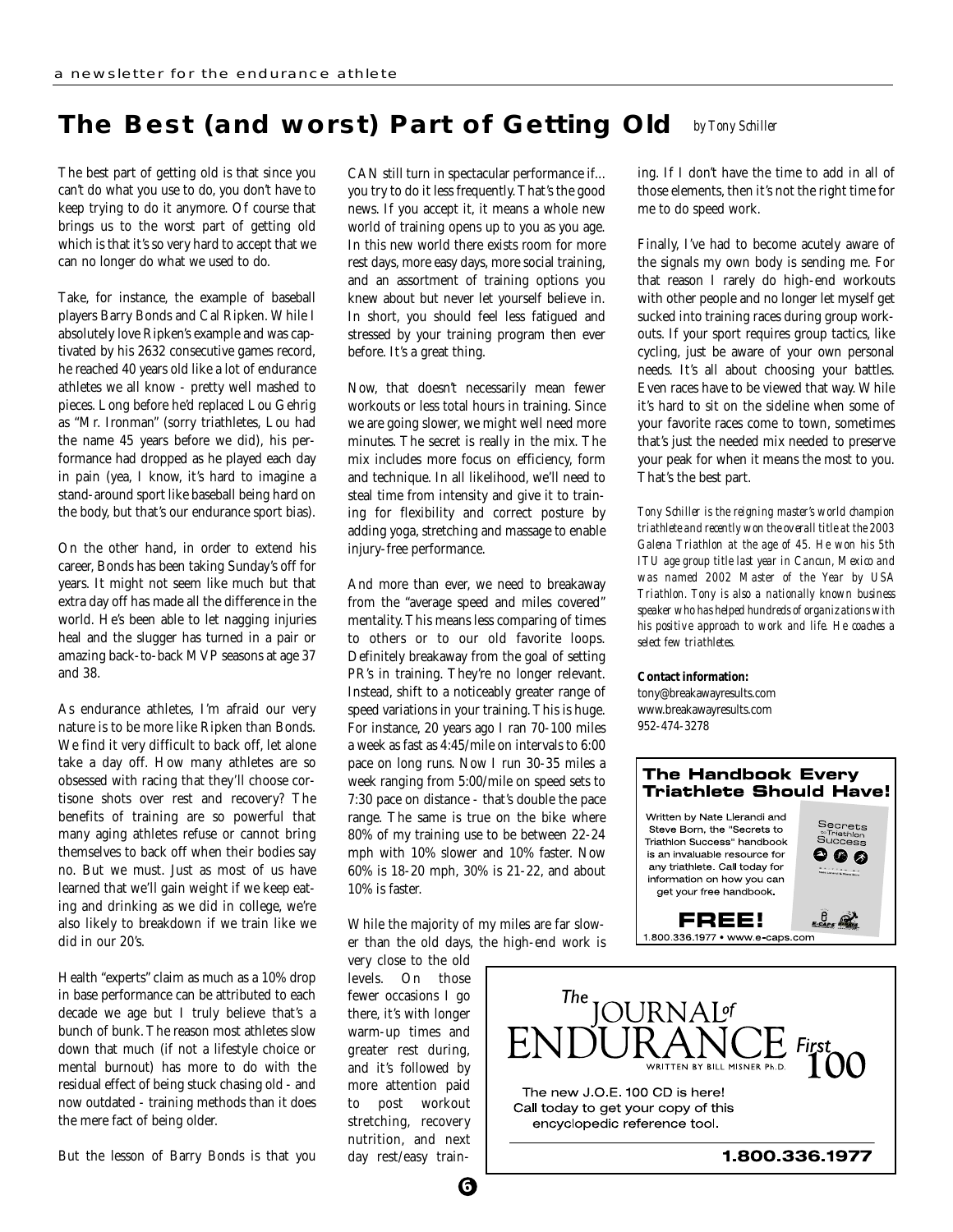# **Hydration Issues** *by Bill Misner, Ph.D., C.S.M.T.*

Dr. Ian R. Rogers, MD, FACEM explains the differences of opinion regarding fluid consumption for endurance athletes:

"It is important to realize that longstanding advice about appropriate fluid intake for exercise was formulated on research done on much shorter events when the "limit of human endurance" was much less. The applicability of this to longer events is questionable. The American College of Sports Medicine in its position statement currently recommends a fluid intake during exercise of 600-1200 milliliters/hr (20-40.5 fluid ounces). The fluid intake of most of the reported cases of exercise-associated hyponatremia has been at the middle or upper end of this range (30-40 fluid ounces per hour) challenging this as an appropriate fluid intake. A more realistic intake is likely to be 500-750 milliliters/hr (16.9-25.4 fluid ounces per hour). Whether this fluid should contain salt as well remains unproven. Intuitively, it seems prudent to use a proprietary sports drink containing 20-30mmol/l of sodium if this is available, rather than just water. While the old mantra, "If you don't drink you die" is not yet dead, it has certainly been challenged. We can no longer assume that excess fluid taken during prolonged exercise will just be passed out in the urine. Like most things in life, balance is the key and the balance is likely to be at a fluid intake not much above 500 milliliters (16.9-25.4 fluid ounces per hour) per hour in most situations, unless predicted losses are very substantial [1-8]."

Ideally, every liter (33.8 fluid ounces) of water consumed should contain 0.5-0.6 grams of sodium; this corresponds to an Endurolytes dose of three to six capsules (or three to four scoops of Endurolytes Powder) per 24 fluid ounces consumed each hour during an event. I have collected in my files over the past six plus years, since Endurolytes was initially formulated, data from endurance athletes who drank more than 30 fluid ounces per hour but who consumed no electrolytes (especially no sodium), or who ingested more than 280 calories per hour. These athletes suffered from muscle cramping, gastric stress, malaise, dizziness, headaches, and excessive fatigue, sometimes resulting in DNF and/or medical tent treatment.

During hyperthermic conditions, sodium loss may exceed fluid loss. The more an athlete drinks in excess of 24 fluid ounces per hour, the more likely hyponatremia will result. Not only does sodium help keep electrolyte balance within the exercising system, it also helps return carbohydrates to the energy cycle. Thus we have the necessity of electrolyte supplementation along with water intake.

Energy expenditure can range from 10-15 calories per minute at 75% VO2 Max HR up to an astonishing 45 calories per minute calculated when Michael Johnson anaerobically ran a world record 400-meters in 43.18 seconds. However, energy re-supply from consumed food/fuels will not exceed 4.6 calories per minute, regardless of output.

Many athletes mistakenly think that they can replace nutrients as fast as they expend them. This, however, is not the case; in fact, physiologists have a specific terminology to describe this inequality: "LTD  $\rightarrow$  LTP," which means, "Long Term Depression followed by Long Term Potentiation." To suggest that fluids, sodium, and fuels-induced glycogen replenishment can occur at the same rate of exercise depletion is simply not true. Endurance exercise beyond one to two hours is a deficit-spending proposition, with proportionate return or replenishment always in arrears.

REFERENCES (listed by Rogers) [1] Fluid and Electrolyte Balance and Endurance Exercise: What can we learn from recent research? by Ian Rogers @: http://www.wms.org/education/Hyponatremia.htm

[2] Backer HD, Shopes E, Collins SL, Barkan H. Exertional heat illness and hyponatremia in hikers. Am J Emerg Med 1999; 17-532-539.

[3] Hiller WDB, O'Toole ML, Massimino F, Hiller RE, Laird RH. Plasma electrolyte and glucose changes during the Hawaiian Ironman Triathlon. Med Sci Sport Exerc 1985; 17:S219.

[4] Murray B. Fluid Replacement: The American College of Sports Medicine position stand. Med Sci Sports Exerc 1996; 9:4.

[5] Speedy DB, Noakes TD, Rogers IR, et al. Hyponatren ultradistance triathletes. Med Sci Sport Exerc 1999; 31:809-815.

[6] Speedy DB, Rogers IR, Noakes TD, et al. Diagnosis and prevention of hyponatremia at an ultradistance triathlon. Clin J Sport Med 2000; 10:52-58.

[7] Speedy DB, Noakes TD, Schneider C. Exercise associated hyponatremia: a review. Emerg Med 2001; 13:17-27.

Ian Rogers is an Emergency Medicine physician in Verdun, Nedlands, Western Australian. He is a frequent contributor to the Journal and popu-lar speaker at WMS conferences. The quote is from Wilderness Medicine Letter, Volume 18, Number 3, Spring 2001.

## **Nate's Corner** *by Nate Llerandi*

## **Mid-Summer Blues - Keep it Fun!**

I don't know about you, but mid-summer I always hit a lull in motivation. I've been very concentrated on training hard for several months and I've done my first 2 races. Everything is going extremely well - better than planned - yet I'm losing a little bit of steam.

A week's vacation at the beginning of July really helped. I trained a little bit, but nothing structured. I instead concentrated on enjoying my surroundings rather than focusing on where my HR was or how long/far I was going. It was a refreshing break both mentally and physically. My focus is somewhat renewed and I'm ready to attack the rest of the season.

Take time to smell the roses. Use recovery days to back away from the inherent structure and work more on enjoying the workout. Look for sights you've never noticed before because your nose is to the grindstone. Try out new training routes.

When our focus gets so honed during the race season, it's easy to get too focused. Sure, a structured, well thought out, super-focused plan will yield great gains and prepare you well for racing. But it's that same plan that can run you down mentally (not ANOTHER anaerobic track workout!!!).

If you feel this happening, take a refreshing step back and institute a transition week. Work out less (about 50%) and do so in disciplines you don't normally do (rollerblading, swimming, hiking, what-have-you). You'll be amazed at the therapeutic affect of such a week; you'll be even more surprised at how much fitness you DON'T lose.

Happy Training, Nate Llerandi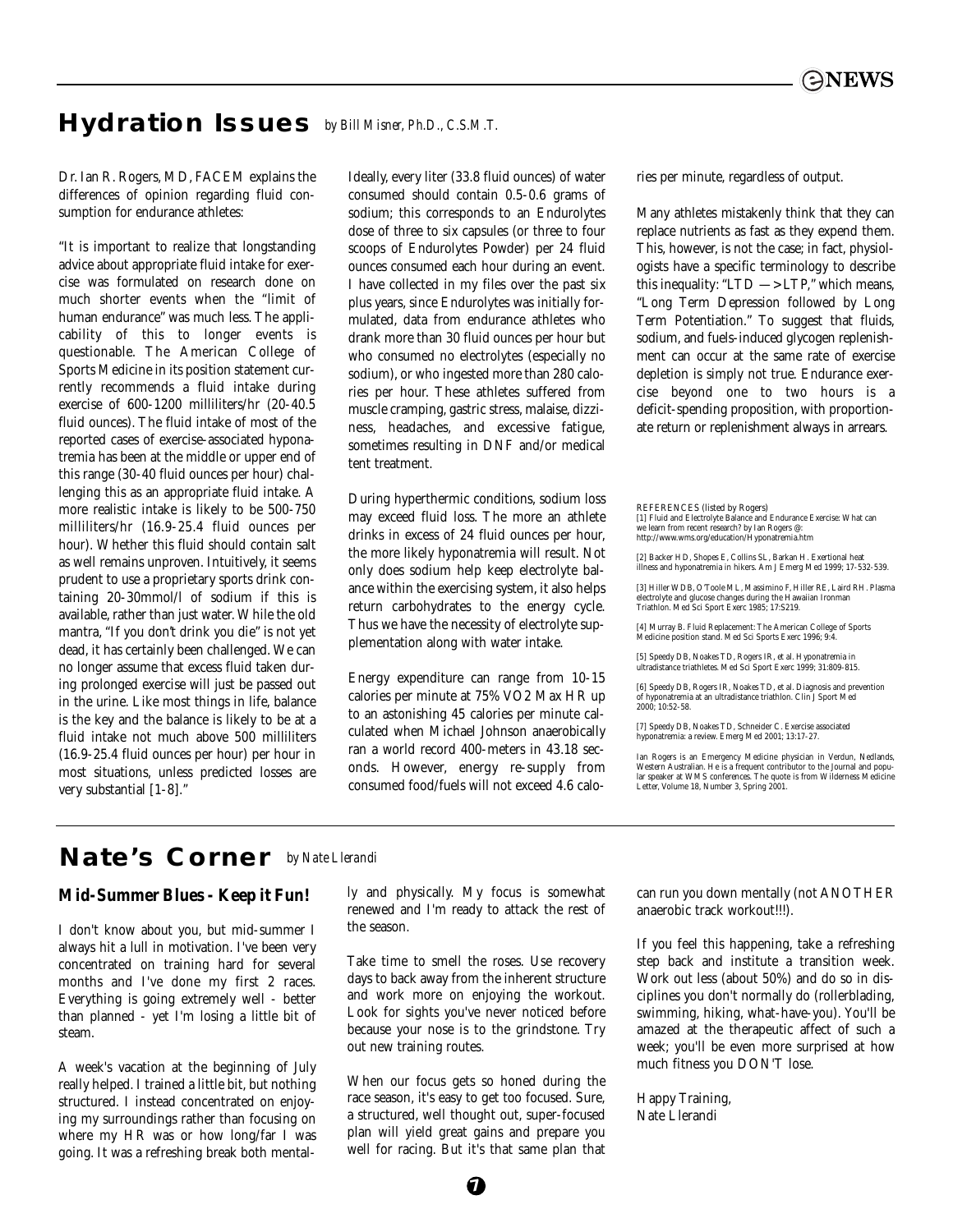

## Question:

Dr. Bill, is there any difference in the amount of nutrients contained in the encapsulated Endurolytes versus the Endurolytes Powder?

#### ANSWER:

Yes, there is a slight difference. The product is identical, but the delivery method can lead to slight differences in what constitutes "one dose." Endurolytes capsules contain a precisely measured pre-packaged amount. Six Endurolytes capsules contain precisely six times as much as one capsule. However, a measuring spoon cannot deliver such precisely reproducible results. Six spoons might be slightly more or less. It is very difficult to measure precisely using a plastic spoon. Spooning typically over-measures, as one is more likely to scoop out a "heaping"(convex) spoonful than a "scant" (concave) spoonful.

When Endurolytes powder first came out, I determined by repeated gram-scale measures that one scoop of Endurolytes powder approximated 1.3 Endurolytes capsule contents. An athlete switching to Endurolytes powder can use these conversions: two to two-and-a-half heaping scoops of Endurolytes powder equals three capsules; five scoops equals six capsules. If precise accuracy is required, use capsules, but it's unlikely that these small differences will yield any performance difference one way or the other.

*Steve's note: We formulated Endurolytes Powder primarily for the convenience of those athletes who absolutely don't want to carry or consume capsules. If you do switch to bulk powder, it's still a good idea to carry a few capsules with you in case your pre-mix comes up short (e.g., the weather turns beastly hot and humid). It's much more convenient to carry extra Endurolytes supplies as capsules rather than try to measure and mix on the fly.*

## **Race Report** Catching Up With Our Athletes

## Gregg Geser Team EPI 2003 RAO Champion Champs at Cal Eco

Steve- I wanted to thank you and Hammer Nutrition for being such a big part of my success in the Race Across Oregon. Your guidance after my first Ultra (Furnace Creek 2002) has been very important in not only my recent win in the race but also in my daily workouts. I have been using the Hammer Nutrition products before, during and after every workout. Enduro Caps, Race Caps, and Endurolytes prior to workout, Hammer Gel, Sustained Energy and recently Perpetuem, and more Endurolytes during workout, and Hammer Pro Whey mixed into a protein shake after my workout.

Because of the timing of the Perpetuem availability I had only a couple of weeks to try it out prior to the race. I was a bit nervous about using it exclusively but made a commitment to do so until I had a problem. We had a supply of Sustained Energy as a backup. Everything was working as per plan until I introduced some fruit and yogurt to the mix. My stomach reacted to the solids and I quickly informed my crew to ignore any more requests for solid foods. I continued to rely completely on the Perpetuem, Hammer Gel, Endurolytes, Enduro Caps, and Race Caps and finished strong. Now if you and the rest of the good people at Hammer Nutrition could just come up with something for the race day "demons".

Thanks again and keep up the good work. Gregg Geser

Hi Steve - Just wanted to check in and let you know about the Cal Eco race this past weekend. A killer event held in Southern Yosemite...what a place to race.

We started the race anticipating about 15-18 hours of racing (that's what the event organizers anticipated)..lots of biking (our fav..) and some killer trekking with lots of big hills... (bring it on) So we were psyched and ready to go - oh yeah and a swimming leg instead of the standard paddling leg (our weakest discipline - but we're working on it). Sounded like a race for us for sure.

Anyways long story short.... the race lasted a bit longer than anticipated - 28 hours for the winners - TEAM EPI. Only 7 teams made it to the finish. We attribute our success (and the success of our good friends on the second place team) to E-Caps, Sustained Energy and Perpetuem! Seriously....everyone was short on food and short on energy because the course was so long...we kept our energy levels high, avoided bonking and kept things generally in balance with E-Caps. We tell everyone along the way and share on the course with other teams whenever we can.

Sounds like a commercial, but thanks to E-Caps our team made it to the finish line of the toughest Cal-Eco in FIRST place.

#### Thanks.

We're proud to be a part of your program. Team Epinephrine

## **HAMMER HALF-PINT**



Many thanks to Dave Javaheri for sending this great picture of his son. Looks like it was quite a workout!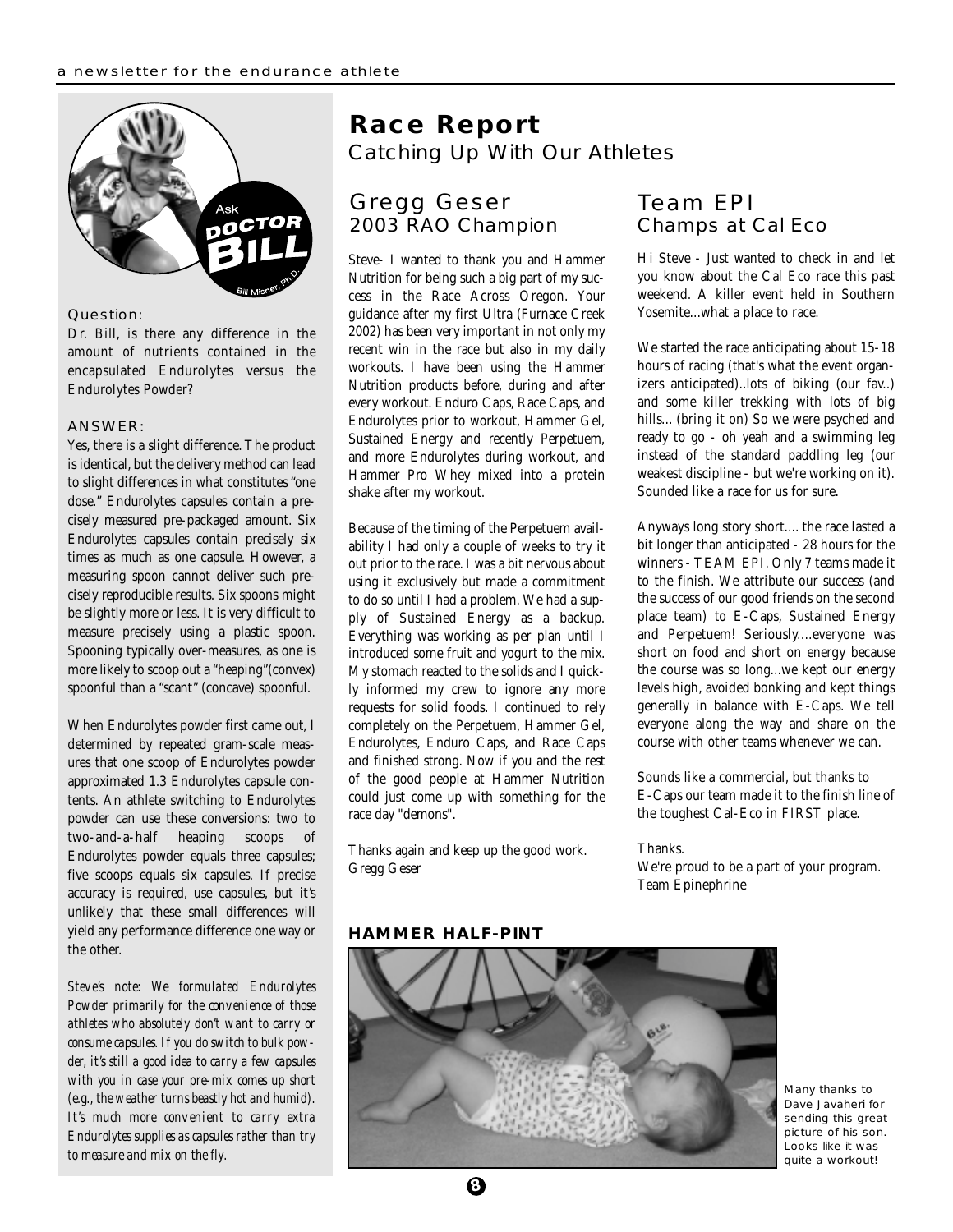# **Race Report** Catching Up With Our Athletes

## Josh Frick Rockin' With Race Day Boost

During the off-season, I read about sodium phosphate, and the benefits of using it prior to a race. I'm always skeptical about toogood-to-be-true accounts. Then I saw that Joe Friel advocated it's use, and found a study where participants using sodium phosphate reduced their 40K TT times by eight percent. Eight percent?!? When I found out that E-Caps' Race Day Boost was one in the same, it convinced me that I had to try it. I knew that Hammer Nutrition wouldn't market a product that didn't work, or that was going to end up banned.

My most important early goal was the Hump road race, the most difficult Mid-Atlantic race of the Spring. The Hump, true to it's name, has two back to back climbs each lap. 12 laps always weeds out the pretenders, and yields a winner with solid bragging rights. Past winners include Dale Sedgewick, John DeLong, Jon Hamblen, and Brian Walton (all pros).

## 4 days prior to the Hump, I loaded Race Day Boost as indicated. I was excited and nervous to see how it would make me feel. Also, after announcing to my teammates that I intended to win the Hump, there was a certain pressure on to produce. I felt normal riding during the loading cycle, and didn't feel particularly good the morning of the race. In fact, I never felt particularly good, or like I was "flying." But I was flying.

The first three times over the Hump, I advanced through the field, staying composed while others were panting around me. That was encouraging, but I still didn't feel great. On the fourth lap a rider was away. I pushed the pace on the climb to reduce the gap. At the top, I glanced back. To my surprise, I had 10 meters to a strung-out group. It was very early to be showing my cards, but I hadn't really intended to.

I pushed my advantage, bridging to the escapee, with one other rider eventually coming across. I drove it up the next set of Humps and shed one of my companions, leaving two of us with a 20 second gap. We worked well together, eventually building a 2'40" advantage over the field. The whole time, I didn't feel great, but when it was time to sustain 400 watts on the climb, the other guy was suffering, and I stayed calm. In the end, I took the two-up sprint, with a teammate rounding out the podium. It was a great result for the team, and a great result for me.

My take is that the Race Day Boost definitely had a positive effect. I was never in the pain I should have been in at crux moments of the race. However, I never felt fresh or snappy. I suppose riding like you're fresh and snappy is better than just feeling that way. I'm looking forward to using Race Day again at the district TT championships.

Josh Frick Team Snow Valley

## Justin Thomas Xcellent at Xterra

Hi E-Caps/Hammer Nutrition, wanted to give you a quick update on my latest races. On June 1st I competed in the first National Xterra this year in Big Bear, CA. I finished as the 5th Pro and had a decent race the whole way through. The altitude didn't affect me too much until the run when we had to run/CLIMB straight up the ski slope-twice! It was brutal and I lost contact with 3rd and 4th place. My goal was to finish Top 5, so mission accomplished.

This past Sunday was the 2nd National Xterra here in my home state in Richmond, VA. I finished 4th Pro. The race was changed to a Duathlon after the river we swim in was raging due to record rain on the east coast. The race felt tougher in this format because most of us went out too hard on the first run and had to recover on the bike. I was able to pick off a few guys on the bike after coming into T1 in 8th and caught one other on the 2nd run. It was a good result for not feeling great that day. I sit in 3rd in the points race right now behind Conrad Stoltz and Nicolas LeBrun.

For both races I used a flask of Hammer Gel

with some Endurolytes mixed in and Sustained Energy for late in the race. As always I've been using Cardio and Race Caps pre race and Hammer Pro Whey with some Gel for recovery. The products have been awesome and these results are my best ever in Xterra.

Thanks, Justin Thomas



**9**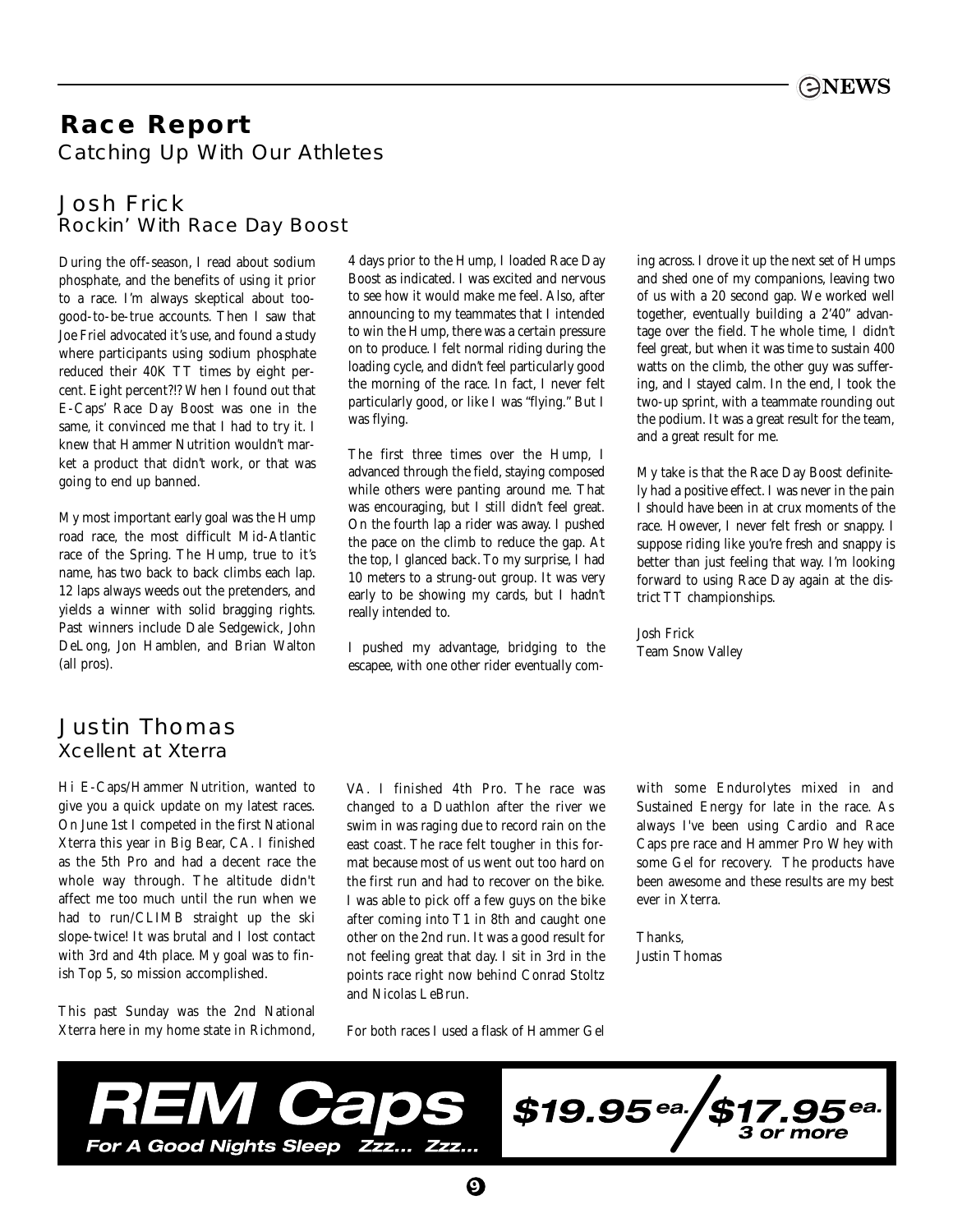# **Dry Powder vs. Wet Powder** *by Bill Misner, Ph.D., C.S.M.T.* Why Should Powdered Supplements Be Kept Dry?

An old adage for soldiers muzzle-loading gun powder prior to battle states, "Keep your powder dry." This is not only sound advice for them but also for those who supplement powders and potions in training for wars held on race day in an endurance event.

When I first heard that supplements should be refrigerated for preserving their potency by reducing the amount of deterioration from exposure to light, heat, and moisture, I challenged the notion that less humidity existed inside refrigerators where produce and bottled fluids were stored. To my surprise the humidity in the refrigerators I measured ranged from 30% to 50% less moisture than the external air environment. Athletes typically buy a 30-day supply of supplements (some buy a 60-day supply) with the expectation that maximum potency will reproduce performance expectations on race day, but if the supplements are left in a humid, warm environment, some deterioration may reduce the original potency. One research paper examined tablet ibuprofen calls this, "Serious Reduction" of original potency. This is one reason why E-CAPS formulates all products in a dry encapsulated form (with the exception of two specialized liquid products). Keeping your powder dry (away from heat, light) will deliver the original potency desired. Supplements and most medications should be stored in a cool, dry, light-free place.

**THE BEST ENVIRONMENT** for maintaining the original product potency is in the refrigerator where the temperature is kept at 39-41° F (4-5° C), in relative humidity of approximately 10-20%. The optimum relative humidity range (RH) for the well being of the home and for the health of the occupants is between 30% to 50% relative humidity. The saturation vapor pressure in the air varies with air temperature: the higher the temperature, the more water vapor it can hold. Since warm air can hold more water vapor than cold air, the relative humidity of the air can be changed by simply changing its temperature. If in the winter, outside air at 20 degrees F and 65% RH is drawn inside and heated to 70F without humidification, its RH drops to about 10%. In summer, outside air at 70F and 60% RH flows into a basement at 60F causing an increase in RH up to 82%. In warm air the humidity is always potentially higher than cold air. The warmer the ambient temperature, the more a powdered supplement will deteriorate losing its potency relative to time of exposure.

The Environmental Protection Agency advocates controlling relative humidity indoors: "By controlling the relative humidity in a home, the growth of some sources of biologicals can be minimized. A relative humidity of 30-50% is generally recommended for homes. Standing water, water-damaged materials, or wet surfaces also serve as a breeding ground for molds, mildews, bacteria, and insects. House dust mites, the source of one of the most powerful biological allergens, grow in damp warm environments."

Describing how to preserve the quality of an open bottle of wine, Pandell wrote, "The chemical reactions leading to spoilage of fermented wine (primarily oxidation-reduction) is reported slowed down by a factor of 6-16 times in 39-41° F as compared to storage at room temperature 73°F. This application specific to wine chemistry presents a model reference for keeping the original potency longer in the refrigerator than at room temperature [1]."

## **HOW TO STORE MEDICATIONS OR DIETARY SUPPLEMENTS**

- A. Keep out of the reach of children.
- B. Store away from heat and direct light.
- C. Do not store in the bathroom, near the kitchen sink, or in other damp places.
- D. Light, Heat, or Moisture may cause medications or supplements to break down losing potency.
- E. Keep the oral dose products cold, dry, and dark but avoid freezing.

**THE WORST ENVIRONMENT** for storing over-the-counter products, prescription medications, or supplements is above 72 degrees Fahrenheit, especially if the humidity is above 50%. Molds, dust mites, bacteria, viruses, and other harmful microbials thrive when the relative humidity in your home exceeds 50-55%.

Two studies reported oral dose potency loss proportionate to their exposure to humidity and heat. The first one was an over-the-counter anti-inflammatory, the other was a prescription anti-inflammatory medication. Heat and humidity increase the rate of biodegrading biochemical reactions rapidly.

"Studies performed on ibuprofen tablets (one brand of 400 mg, two brands of 200 mg sugar coated and one brand of film coated tablets) are reported. Tablets were subjected to conditions of 23 degrees C (73.4 F.), 30 degrees C (86 F.) and 40 degrees C (104 F.); at 75% RH and 96% RH for periods of up to 4 weeks. Tablets were stored in different ways unpacked, packed in air-tight/moisture proof containers, packed in tablet vials and packed in two unit dose packs. Dissolution was carried out in pH 7.2 phosphate buffer using USP or FDA conditions for ibuprofen (Basket-150 rpm or Paddle-50 rpm) with sampling and UV analysis up to 90 or 120 min. SERIOUS REDUCTION IN DISSO-LUTION WAS NOTED for the 400 mg sugar coated tablets exposed to moisture. Mean % released at 30 mm (USP conditions) was as low as 1% and, for these tablets, dissolution continued to proceed extremely slowly for the full dissolution period. The film-coated tablets were not affected. The tablet vials and unit dose packs showed some protection. Investigation showed not only a change in the subcoat properties (which did not break down easily) but also in the tablet core, which became hard and non-disintegrating [2]."

"The effects of packaging and storage in multiple-unit and unit-dose containers on dissolution rate of model prednisone tablets are reported. USP PREDNISONE Dissolution Calibrator Tablets were packaged in three multiple-unit and five unit-dose containers. Packaged tablets were stored for 3-6 months under three conditions: 40 degrees C (104 F.) and 85% relative humidity (R.H.), 37 degrees C (98.6 F.) and 75% R.H., and 22 degrees C (72 F.) and 75% R.H. Dissolution rate was measured at pre-determined intervals during storage. For each condition tested, two separate runs of six tablets each were performed. Tablets in the least moisture-permeable containers were LEAST affected by storage. The conditions of HIGH HEAT + HUMIDITY caused the greatest change in dissolution rate. When stored at 22 degrees C (72 F.) and 75% R.H., little change in dissolution rate occurred in any packaged tablets. It is concluded that packaging and storage conditions affect tablet dissolution characteristics markedly. The practice of labeling repackaged tablets with the expiration date of the original container is shown to be invalid [3]."

Keeping supplements dry and cool preserves their explosive nutritive impact until set free for required endurance performance demand.

*References Available Upon Request*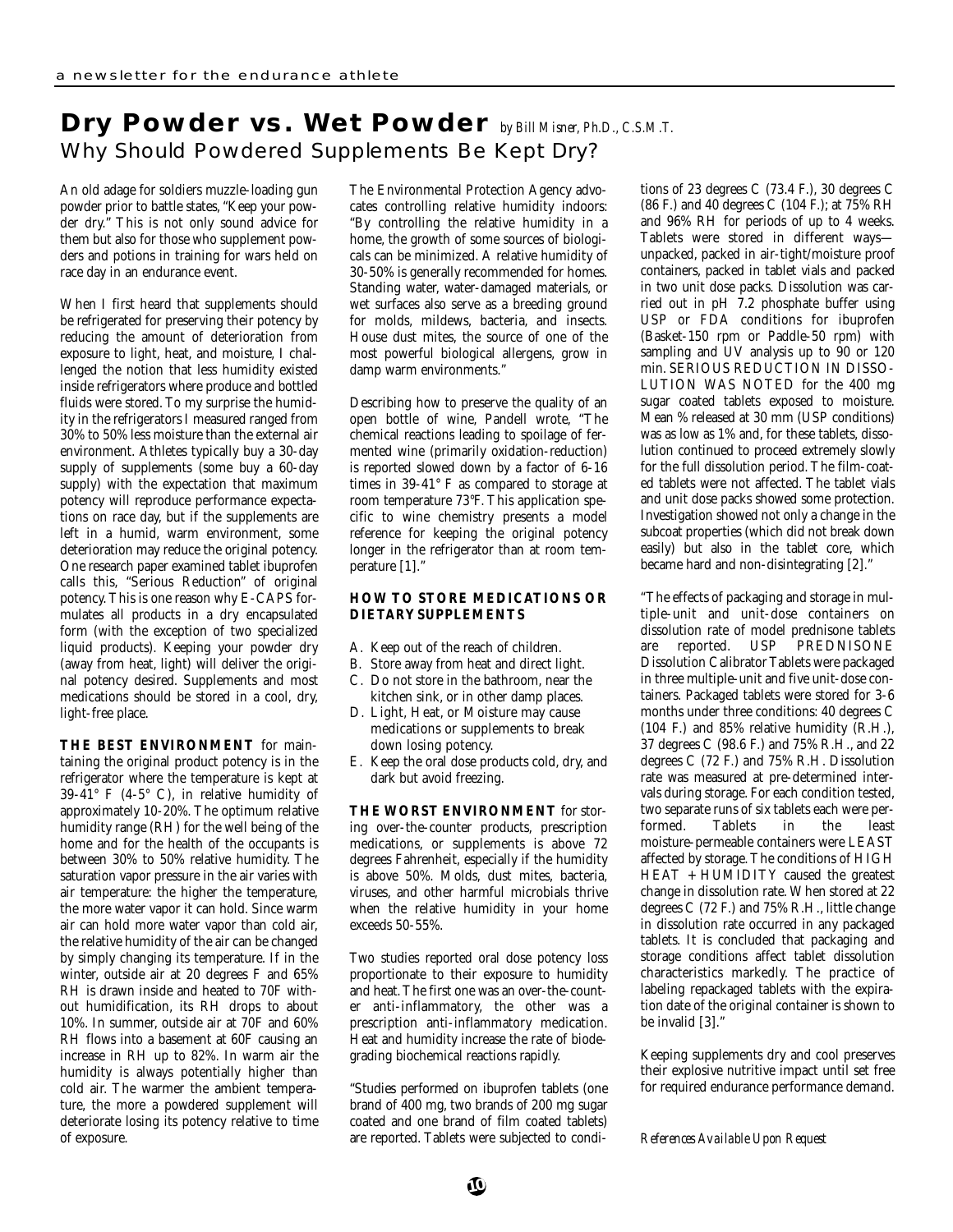# **A Word Or Two About Mito-R Caps** *by Bill Misner, Ph.D., C.S.M.T.*

*(Note: The full text of this article will appear on the E-CAPS website. These are excerpts from that article)*

Mitochondria cell metabolite deficiency, which occurs in time to energy expenditure rate or with age, has been hypothesized to reduce the efficient reproduction of energy in terms of both exercise and mental sedentary states. Mitochondria cells appear to become dormant both with demand-use and time.

Mito-R Caps is NOT formulated at repletion dose levels, nor is its use in a loading dose intervention known. The idea behind adding a supplement in concentrated form is to "aid or add to" the substrates extracted from individual foods consumed. However, a food list that contains these substrates would be a lengthy list and not one that but a few of us attempt to eat regularly. Even if we did endurance training increases the rate of energy depleted further requiring supplementation.

In other words, the specific mitochondria substrate dose levels proposed are not likely going to be replaced by the whole food nutrition of endurance athletes for two reasons:

(1) Endurance Athletes Dietary Choices/Habits/Genetic makeup

(2) Endurance Exercise always depletes substrates faster than they can be replaced, which leads to accumulated deficiencies of those substrates which potentiate mitochondria cell efficiency.

\*\*\*\*\*\*\*\*\*\*\*\*\*\*\*\*\*\*\*\*\*\*\*\*\*\*\*\*\*\*\*\*\*\*\*

The hypothetical "Secret" mechanism written into the Mito-R Caps formula proposes synergistic properties of the Romanian anti-aging supplement GH-3 (Procaine) to the Ames's r-ALA/ALCAR formula. (Note: Acetyl l-carnitine is often referred to as ALC or ALCAR; it is one and the same)

By adding essentially what are Procaine [GH-3] ingredients, including DMAE and PABA [potentialized by vitamin E, B-6, and Ascorbyl Palmitate], the resulting effects of Acetyl-L-Carnitine and alpha-Lipoic Acid are remarkably multiplied, literally reversing mitochondria cell rate of aging in 180 days duration. This is in spite of the animals in Ames research receiving much higher doses. How much r-ALA + ALCAR did they give the animals to achieve mitochondria reversed rate of aging? The Ames research says that the ALCAR dose of 0.5 g/kg of body weight per day + a-LIPOIC ACID dose of approximately 0.166 g/kg appear to have reversed mitochondrial aging rate. In a 70 kg human being that dose is 35 grams [over an ounce] of acetyl-l-carnitine and 11.6 grams of alpha-Lipoic Acid per day. If you could even dose that amount throughout the day it would cost around \$50.00 per day. So you see I am suggesting that this may be a way to make a lower dose more effective, which is what Mito-R Caps report to do on paper and anecdotal from my tests in vivo.

#### \*\*\*\*\*\*\*\*\*\*\*\*\*\*\*\*\*\*\*\*\*\*\*\*\*\*\*\*\*\*\*\*\*\*\*\*

May I qualify that the Mito-R Caps product is a plausible safe supplemental intervention that may reduce mitochondria substrate depletion imposed by age and endurance exercise stress? There is no suggestion that dose levels in this supplement are harmful even if taken in much larger doses. Though if you are taking a prescription drug, the ingredients need to be presented to your physician for his review.

As an anecdotal sidebar, I have taken these substrates for over a year now in several formulae at both the dose used in the Mito-R Caps and above without any known side effects...except less fatigue, better endurance performance, and less required sleep. So few substrate molecules function biochemically inside mitochondria cells. If endurance athletes could only realize how incredibly important it is to effect mitochondria and that every thing formulated in this compound influences mitochondria cell biochemistry function synergistically and remarkably. Mito-R Caps is a product that I recommend taken year-round.

## **Ironman Accolades** HAMMER ATHLETES SHINE!

The course was difficult, the weather conditions very tough (mid to upper 90's) but in spite of this Hammer Nutrition athletes produced excellent results. 1500+ athletes started the race and there were over 200 DNF's... tough race indeed! Congratulations to the following Hammer Nutrition athletes for their great performances:

## **Matt Seeley** (Pro)

3rd overall **C.J. Castle** (Pro) 7th overall **Timothy Valley** (30-34) 2nd in age group; 16th overall **Scott Gaiser** (40-44) 8th in age group; 64th overall **Scott Powell** (30-34) 16th in age group; 74th overall **Glenn Peroni** (35-39) 32nd in age group; 150th overall **Eric Marquard** (35-39) 56th in age group; 227th overall

**Jess Draskau-Petersson** (25-29)

1st in age group; 5th woman; 59th overall **Jessica Gillett** (25-29) 2nd in age group; 7th woman; 78th overall **Christine Mackrides** (35-39) 3rd in age group, 21st woman; 184th overall **Kyle Ann Dees** (45-49) 3rd in age group; 61st woman; 466th overall

If your name was not included (with 37 pages of results and over 1500 athletes it's easy to do!) send me an email (steve@e-caps.com) and I'll be sure to include it in the next issue of Endurance News.

Athletes....want the E-Caps/Hammer Nutrition community to know what you're up to? Send us a short email to graphic@e-caps.com *(please put Race Report in the subject line)* about your recent accomplishments and we'll try to include it in our Race Report

We all know that we need to eat right and be healthy, but sometimes it simply is not convenient. The Organic Vegan Food Bar solves that problem and it tastes great too!

Live Food For A Live Body And **A Sound Mind** 

**11**

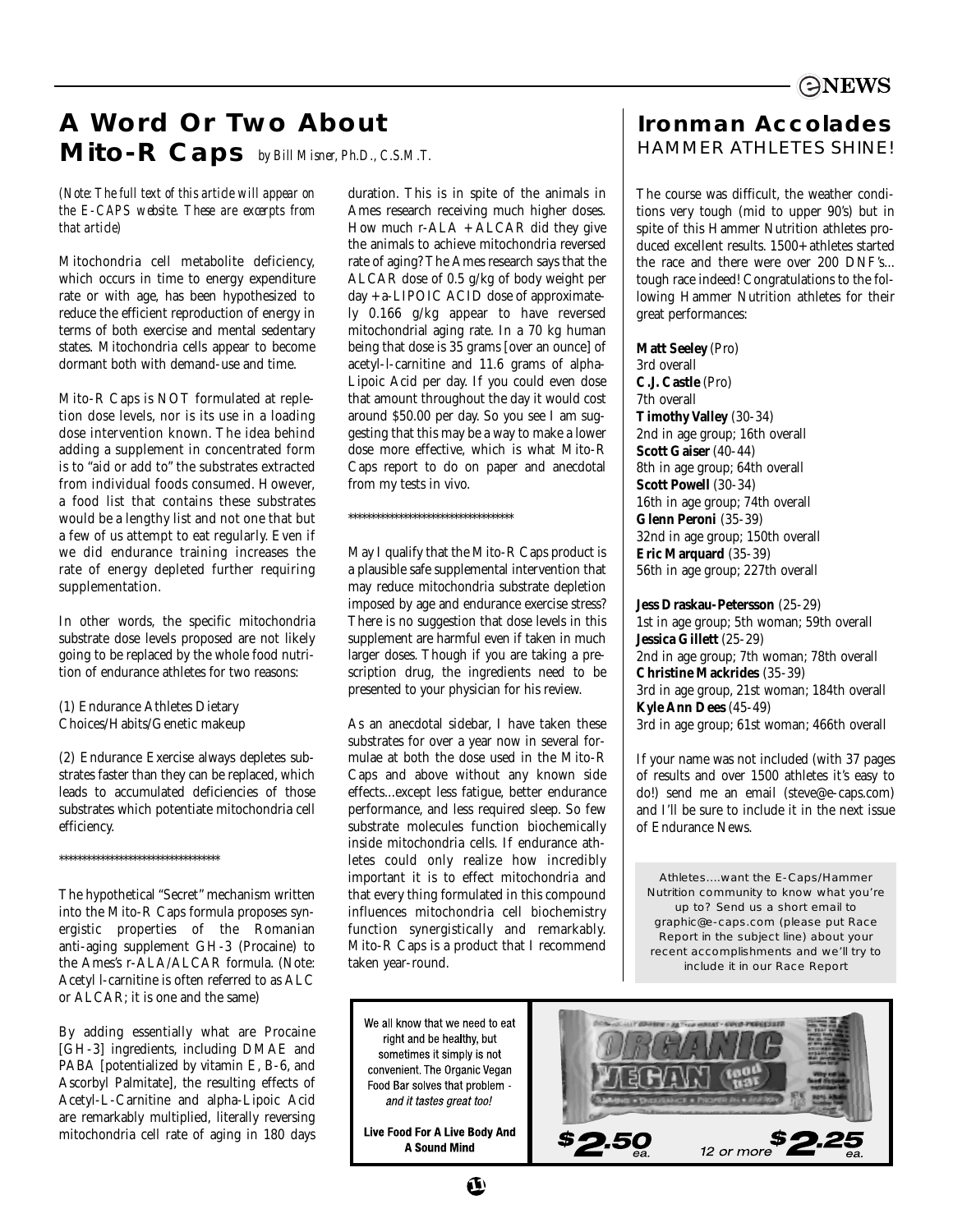

Welcome to the summer edition of Endurance News! This issue is loaded with great information about products, performances, and people, and I hope you'll enjoy reading about it all.

For a supplement "junkie" like me, it's always exciting when a new product is developed... even when it's not by E-CAPS. I find it interesting to dissect everything about the product - why the company decided to produce and market it, what they've put in the product, what amounts of a particular nutrient they've put in it, and why. Far too often I end up saying to myself "what were they thinking?" when said product is being promoted and I often wonder how many unsuspecting athletes are going to be duped into spending (wasting) a lot of money on it.

Fortunately, you don't have to worry about that with any E-CAPS/Hammer Nutrition product. We take a long, long time evaluating the science and in product development before we ever consider introducing a new product or upgrading an existing one. A lot of products that look good on paper never make it into the E-CAPS line. Simply put, unless we determine that the product will be of value to you, and unless we ourselves would take the product, it never makes it into the line.

After lengthy evaluation and testing we are excited to be introducing one new product into the E-CAPS line. We call it Mito-R Caps, which I would argue is the most powerful and potent product we've ever introduced in terms of benefiting both athletic performance and overall health. Dr. Bill and I go way back in our discussions about the studies this new product is formulated from, as well as the benefits of the two main nutrients in Mito-R Caps - Acetyl l-carnitine and r-alpha lipoic acid. I have to tell you that it's doubtful that both Dr. Bill and I have ever been so excited about a series of studies, the ones supporting the Mito-R Caps formula, or have we been so enthusiastic about the introduction of a new product. It really is an excellent product, one with profound potential for so many areas of athletic performance and general health, and one I believe everyone - athletes and non-athletes alike - should take all year long. The article in this issue regarding Mito-R Caps should provide all the info you need. As always though, if you need more information or have any questions, we're here to help.

We did some tweaking on the Race Caps formula and the result is going to knock your socks off. The new formula includes a powerful antioxidant called idebenone and it's a perfect match with the CoQ10 component of the product. We've also added a blend of enzymes - the Enzyme Enhancement System it's called - to enhance the absorption and assimilation of the nutrients. It's a rare day that we would tinker with a classic product, one that's already been proven effective time after time after time. However, we know that these updates to Race Caps are going to make this great product even better; we think you'll agree. A full-length article about the revised formula is in this issue.

One of my jobs here at E-CAPS is procuring and securing sponsorships at various events throughout the U.S. and Canada. A few years ago we had less than 100 events on the calendar. Oh, how things have changed! Now, in the month of July alone, we are sponsoring 82 events! In fact, for the entire 2003-year we have now reached the 800 mark in terms of events we're sponsoring! Thankfully I have two very reliable people - Robin Crever and Sara Moore - to assist me in making sure all the event's supplies (race bags, brochures, product samples, product prizes) get ordered and to the race director on time. At this time of the year it's a real challenge (there's 30 races happening on the weekend on July 12-13 alone) but we're managing to keep things rolling smoothly. Thanks Robin and Sara!

We increased our exposure in all endurance sports but two that we've seen an extremely large increase in are triathlons and adventure races. It's becoming more and more apparent that E-CAPS/Hammer Nutrition products are becoming the choice of more and more athletes in these two specific sports and I want to thank all of you that have turned us on to various race directors of these specific events. If there's a triathlon or adventure race that you know of that we should consider sponsoring, or if you know the race director(s) of any of these events, please contact me at steve@ecaps.com with all the pertinent information. I'm always looking for good events to sponsor, not just triathlons or adventure races, so the same is true for all ultra distance running, mountain bike, or road bike races. I can't sponsor them all but I would certainly be interested in considering sponsorship of these longer distance events. Again, please feel free to email me with any and all information.

I hope your summer is going well so far and that you're meeting your fitness and racing goals. As always, we are here to assist you in whatever way we can. YOU are the reason for our success, we never forget that, so please don't hesitate to contact us if there's anything we can do to help you achieve your athletic and health goals.

Continued best to you for a healthy and happy summer!



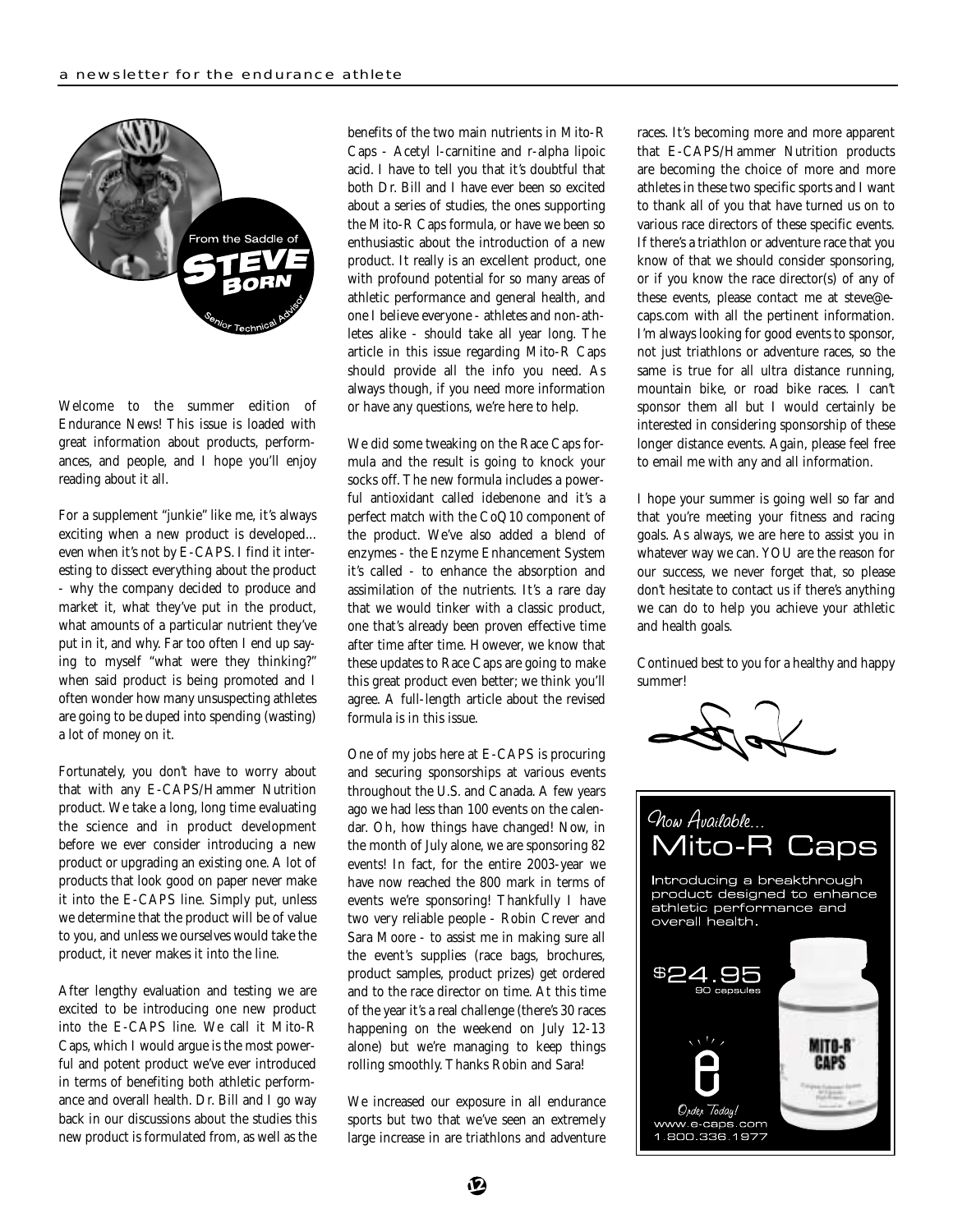# **Grueling 48-Hour Adventure Race** *by Jack Crawford*

Supplements & Fuels Shine After Rigorous Test

The event was the Adventurous Concepts Florida Coast to Coast Adventure Race. It started in Ormond Beach, on the east coast, just north of Daytona. The course went west winding across Florida to finish near Cedar Key. The disciplines in the race included a beach run, hiking, mountain biking, sea kayaking, and some rope work.

The race started with a 7-mile beach run. This was probably the easiest section to plan for. We decided to pace ourselves at about ten minutes per mile. I would reach the first transition in about 70 minutes so all I needed with me was some water and the mandatory gear in a small pack.

At the transition I downed an individual packet of Hammer Gel, and then jumped into the kayak in about 2 minutes. The kayak section ahead was 12.5 miles, which could take up to four hours. The supplements are fairly easy to take along. I use a Ziploc type baggie made by Alokasak. It is thicker and more waterproof than the standard baggies. I counted out the capsules of each type and put them into those tiny baggies. I made different packets in units of 6 hours. The race was supposed to take us 48 hours to finish, so I made many packets before the race.

The Sustained Energy and Perpetuem usage gets a little difficult from here. The obstacles to overcome are how to carry enough and how to keep it from spoiling in the hot Florida sun. Each discipline has a different problem.

For kayaking the issue is to figure out how to have access to your food while continuing to paddle. If you have to pause to eat you lose ground to your competition. I chose to use Perpetuem for the kayaking sections. I made a pocket on the front of my PFD that could hold a small bottle. I inserted a hose into the bottle so I could drink with out pausing. For the first section of kayaking I made a mixture of 6 scoops in the bottle.

We finished the kayaking in about 2.5 hours. The bike ride was 52 miles, so we figured it would take about 3 hours. During cycling it gets easier to drink, but more difficult to take the supplements. This section I had a bottle of Sustained Energy with 9 scoops. I am still carrying the same bag of supplements. I simplified the process by taking a prepared packet that would last me 12 hours. I had other 12-hour packets prepared and waiting for me in my transition bag when I needed them.

The cycling section was finished in about 3.5 hours. The bottle of Sustained Energy was empty and I had managed to take my first course of supplements. I had to be careful not to drop my baggie while riding no-hands at the tail of the draft-line with my team.

The next section was another kayak. This one was 13.4 miles long, another 4 hours. I went with the Perpetuem bottle mounted on the PFD again. It took us a little over 3 hours then it was back on the bike for 31 miles.

We planned for 3 hours because parts of the course would be off-road this time. The support crew made a fresh bottle of Sustained Energy for me with 9 scoops in it. There was one place we had to stop to have one teammate climb up some ropes. They had a rope set up in a tree to climb up using mechanical ascenders. I used the time to take another course of supplements. This part actually took us four hours to complete.

It's dark now, entering the first night on foot. This hike was 21.5 miles, so we estimated about 5 or 6 hours based on a 4 mph pace. I had my bag of supplements, a flask of Hammer Gel, a bottle of Sustained Energy, and a bottle of Perpetuem. I decided to put about three hours worth into each bottle. I figured if we went over I had a few hours of Hammer Gel to back me up.

We started the hike jogging. Since the pace was faster and the heart rate was increased I decided to begin with the SE. I nursed the bottle for a couple of hours. We slowed to a walking pace then I decided to switch to Perpetuem. We got to the transition in about 6.5 hours.

We got back on the bikes for another 22 miles, to be finished off with a 2.3 mile hikea-bike through a swamp. There is nothing like dragging your mountain bike through a swamp in the morning to wake up. The bike was a little more than two hours, but the bikewhack took us almost another 2 hours.

We followed this up with a short paddle, and

a long portage. It only took us 1 hour 20 min..

The course takes us back to the mountain bikes. This time we have some single track riding to do. It's about 20.5 miles in total, with the majority of it being off-road. We gave ourselves about 3 hours knowing that this section would be tough. We also had an injury on the team that was slowing us down a bit. It took us an hour to find an unmanned checkpoint. We didn't finish this bike until 2:42PM, taking us 3.75 hours. The heat of the day was building.

The last hiking section was only 12 miles long. It was made more difficult by the high heat and the pesky horseflies that kept biting our legs. We planned for 4 hours because the injury on the team was slowing us down.

All we had left to do was one more bike one more kayak. The trouble was the last bike was 68 miles long. We felt it looked straightforward and planned on 5 hours. I had a bottle of Sustained Energy and a flask of Hammer Gel. This time I went with 9 scoops. I had gone for about 36 hours without eating anything but Hammer Gel products. The support crew had some barbecued chicken sandwiches, which I could not resist.

Some of the unmanned checkpoints in this section were improperly marked on the maps. We spent almost two hours looking for a flag in the middle of the night. We finally finished the bike at about 3AM. Then it's off on the final paddle to the finish line. Of course I used the Perpetuem on the PFD as before. It was supposed to be about 10 or 11 miles. It was dark so we had to account for some navigation time. We gave ourselves four hours.

We finished at 6:49 AM with second place. Overall, the E-CAPS supplements and Hammer Nutrition products (especially the Perpetuem...fantastic stuff!) worked great. I didn't have any issues with the heat, or any lack of energy throughout the 48 hours.

*Jack Crawford is an E-CAPS sponsored adventure racer. He is the founder of Beyond Adventure Sports® (www.beyondadventuresports.com), an all-encompassing adventure racer's site and the author of "Surviving Sabah, which chronicles his Borneo adventures at the Eco-Challenge.*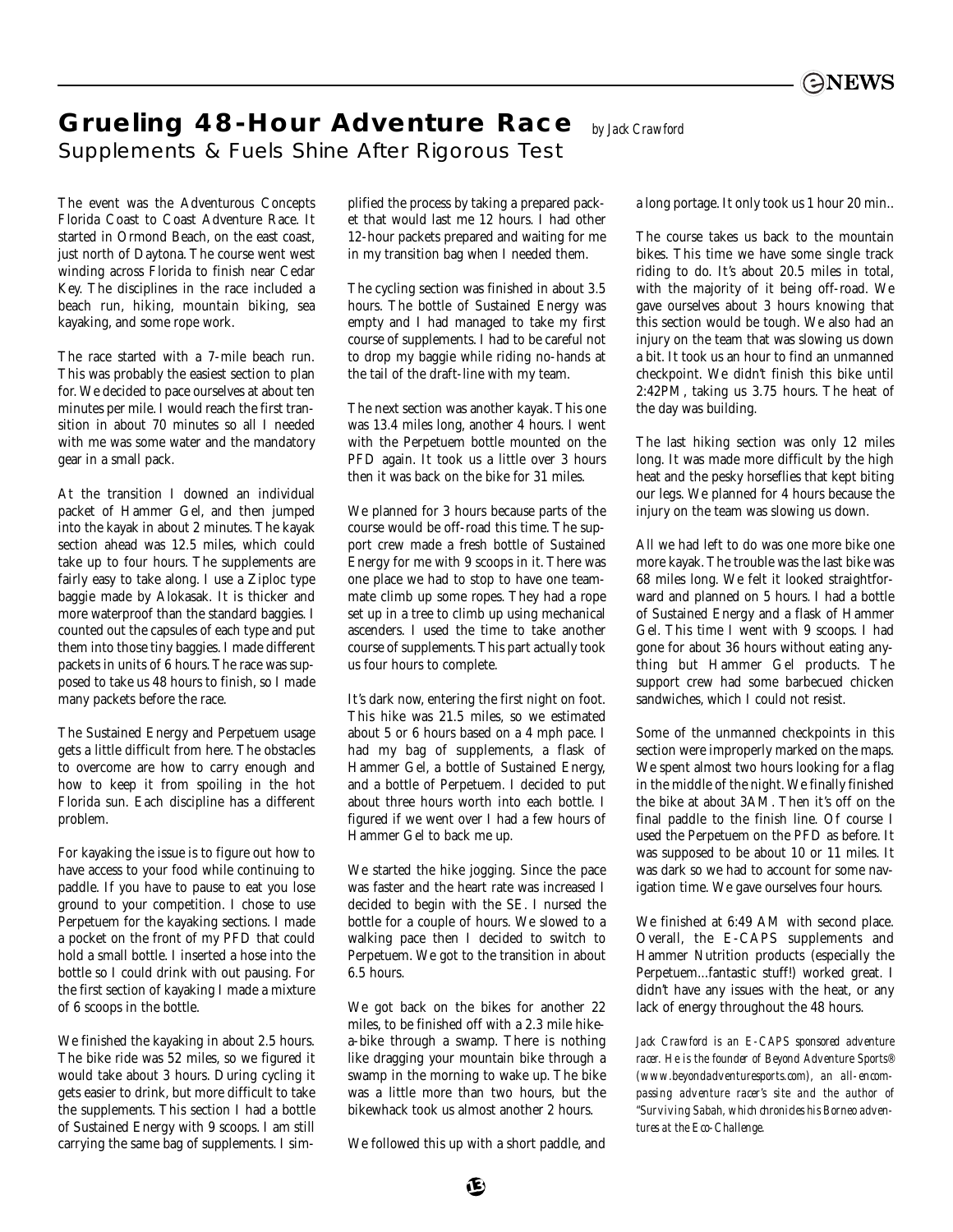## **2003 Race Across America** Hammer/E-Caps Athletes Larsen and Team Goodwin/Rieper Take Top Spots

As we go to press, the 2922-mile 2003 Race Across America (RAAM) is nearly completed. After three years on the Portland, Oregon to Pensacola, FL course, race director Jim Pitre and staff designed a slightly faster, yet still very tough course from San Diego, CA to Atlantic City, NJ. This course incorporated parts of previous RAAM routes and included every type of terrain and weather condition imaginable.

This year's champion, Allen Larsen of Cle Elum, WA, won in a time of 8 days 23hrs 36mins. Larsen was near the lead from the beginning of the race and took the lead for good after reaching the time station in Congress, AZ., less than 350 miles into the race. After assuming the lead Larsen, who used a variety of E-CAPS supplements (Race Caps, Enduro Caps, Anti-Fatigue Caps, and Tissue Rejuvenator) and Hammer Nutrition fuels (Hammer Gel, Sustained Energy, Perpetuem, and Endurolytes), was never truly challenged the entire distance, usually maintaining a 150 - 200 mile lead over his closest challengers. He finished over 14 hours ahead of second place, Jure Robic of Slovenia, who completed the race in 9 days 14hrs 48mins.

Rob Kish held on to the second spot for a good portion of the race but was passed by Robic in the last 200 miles. Still, the ageless Kish finished his 18th consecutive RAAM (a

remarkable achievement, one that will most likely never be surpassed) in third place in a time of 9 days 16hrs 29mins, mere minutes ahead of Liechtenstein's Marcel Knaus (9 days 16hrs 45mins).

Fifth place went to California's Rick Ashabranner who made up an incredible amount of time after falling as far back as 12th place early on in the race. The heat on the first day through the Southern California desert reached 115 degrees, which affected Ashabranner and all the riders. However, as the days progressed Ashabranner, who also used a full complement of Hammer Nutrition fuels, worked his way through the field and reached the finish line on the boardwalk in Atlantic City, NJ in 9 days 22hrs 44mins.

Italy's Dino Nico Valsesia, a veteran of the Furnace Creek 508, finished sixth in a time of 9 days 23hrs 43mins. Terry Lansdell, another long-time E-CAPS/Hammer Nutrition product user, had his strongest RAAM finish, placing seventh in 10 days 3hrs 18mins, six hours, ahead of Switzerland's Martin Lorenz (10 days 9hrs 24mins). Californian Ish Makk (another E-CAPS/Hammer sponsored rider) finished his first RAAM, placing ninth in a time of 11days 2hrs 32mins.

As this article was being written, four other riders are still on the course, yet to finish. Five solo riders dropped out.

Averaging nearly 19.5 mph for the 2922-mile distance, Team Harreither from Austria won the 4-person team division in 6 days 6hrs 13mins, about 9 hours ahead of Team Arete Racing (6 days 15hrs 3mins)

Team Goodwin - Rieper (both using E-CAPS supplements and Hammer Nutrition fuels) won the 2-person team division in a time of 7 days 15hrs 56mins over Team Epic Racing (7days 21hrs 0mins).

Sadly, this year's RAAM marks the first time since its beginnings in 1982 that a rider has died. Brett Malin, a 30-year race from Vail, Colorado, was killed in an accident on the RAAM route near Pie Town, NM. Malin, a member of the Team Vail - Go Fast 4-person team, was struck and killed by an 18-wheel tractor-trailer rig coming from the opposite direction on U.S. 60, a two-way highway, at around 2:30AM E.S.T. on Wednesday, June 18. RAAM officials reported that Malin had just completed a 30-mile relay leg and was turning around in the road when the semi came over a rise and could not stop in time.

E-CAPS/Hammer Nutrition is a proud sponsor of RAAM and many RAAM racers. For results, photos, and commentary on this year's race visit www.raceacrossamerica.org

# **2003 Race Across Oregon** Gregg Geser Pedals To Victory In Oregon

Fast becoming recognized as one of the toughest ultra cycling events in the country, the annual Race Across Oregon (RAO) began on Saturday, May 31st. The 538-mile route, which is actually more of a race around Oregon than it is across the state, contains well over 30,000 of climbing including a vicious 10-mile climb to the finish at Timberline Lodge at the base of Mt Hood. The weather throughout the majority of the race was favorable and if anything, was a bit on the warm side compared to previous editions. E-CAPS/Hammer Nutrition is a proud supporter of this epic race, which is a RAAM qualifier race.

This year's winner was Gregg Geser of Sisters, OR in a time of 35 hours 25 minutes. From the beginning, Geser, who claimed 5th place in last October's Furnace Creek 508, was

never in a position lower than 2nd. After claiming the lead around the 225-mile mark he never looked back. Finishing second was Italy's Enrico DeAngeli in 36:10. DeAngeli had led through the first 200+ miles but had to take a longer-than-expected break due to fueling-related problems. Once back on his bike, DeAngeli had dropped back to 6th but made a remarkable recovery through the night and into the second day to claim the second position. Moscow, Idaho's Bruce Carroll, a first-time entrant in RAO, worked his way up from 7th place at the first time station and eventually took the third spot in an impressive 36:37. Another Italian, Alessandro Colo, finished in 4th place in a time of 37:35. Carl Poppe followed up his successful 2002 Furnace Creek 508 race with a solid 5th place effort in RAO in a time of 38:14. Three more men and one woman (Patty Jo Struve) completed the course, five others dropped out.

In the two-person team division Richie Kodzielaski and Michael Packard (Team Thunder/Lightning) claimed the victory over two other teams in a time of 30 hours, 59 minutes. For the Nth consecutive year, Team Shark Attack ( Jeff Tedder, Peter Gierga, Tim Beatty, John Bravard, and Dean Lucas) won the 5-person team division (over five other teams), this year in a time of 26:08.

An interesting note: All the winners in each division - solo, female, 2-person team, 5-person team - were using a variety of E-CAPS supplements and Hammer Nutrition fuels.

Next year's Race Across Oregon is scheduled for June 5th and 6th. More information about the race can be found at www.raceacrossoregon.com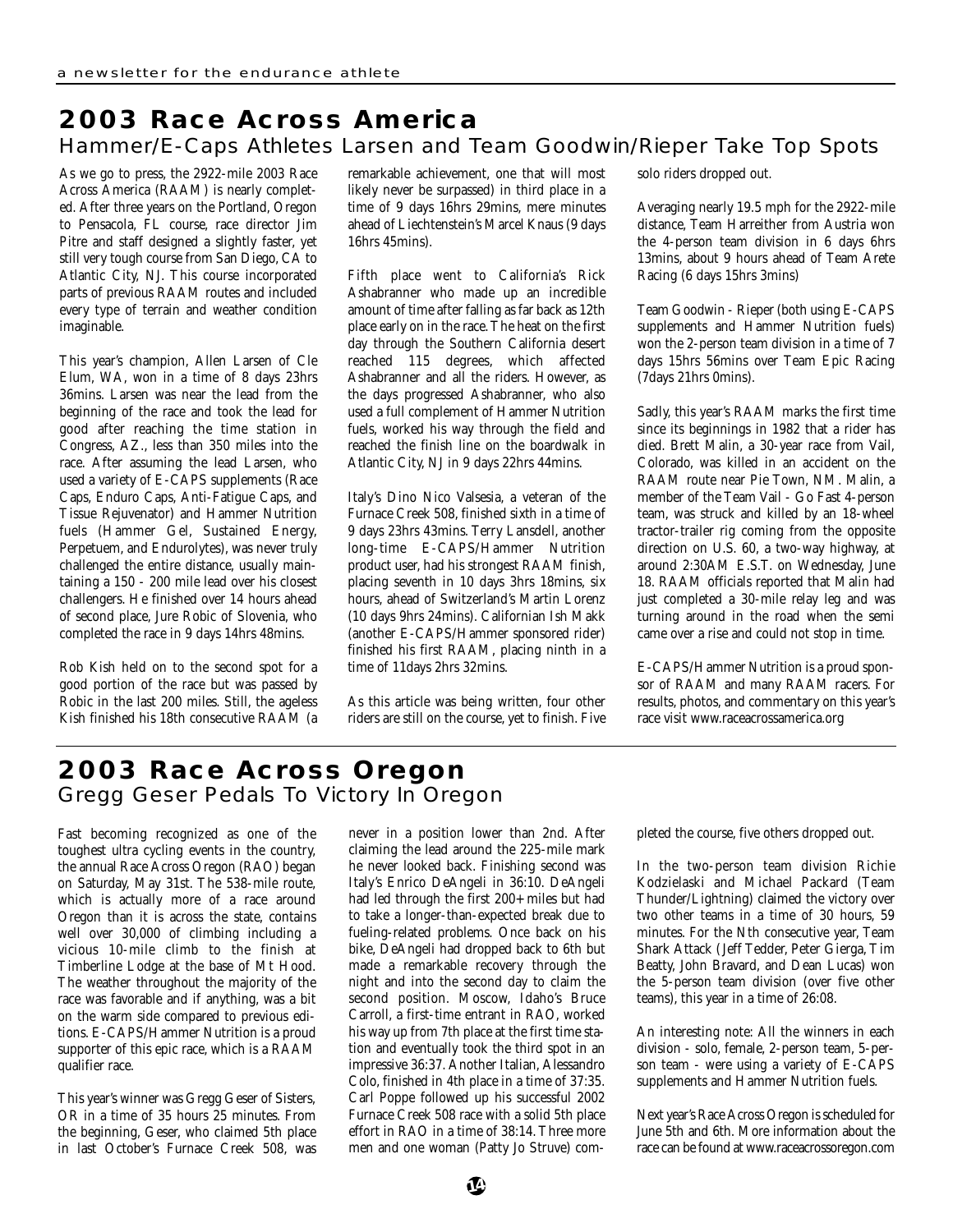



# **Karel Tresnak, Jr.**

In this issue of Endurance News we're talking with Karel Tresnak, Jr.. Karel is a record-setting 4 time winner of the 'Oiwi Moloka'i World Championships, a 32 mile course from Kaluako'i Beach in Moloka'i to Hawai'i Kai in O'ahu. Here Karel talks about his start in outrigger canoe paddling, his toughest races, and the goals he has for this year.

## **Karel, a lot of our mainland clients may not be familiar with your sport. Can you tell us more about it?**

Outrigger Canoe Paddling is the state sport of Hawaii. The outrigger canoe is basically a canoe with an outrigger mounted on the left side. It was originally used by the Polynesians for voyaging, fishing, and war. It was the craft that brought the first settlers to the Hawaiian islands. Today there are competitions for 1,2, 4, and 6 person canoes. The most popular are the 45 foot six man canoes which are used every summer in regattas that draw thousands of participants.

## **How did you get started paddling and how long have you been competing?**

I got started with Lanikai Canoe Club when I was about 10 years old and have been competing for the last 12 years.

## **What are some of the highlights of your paddling career?**

Winning the Molokai Channel Race with Lanikai Canoe Club and Team New Zealand Hawaii. Winning the One person Molokai Race for the fourth time.

**What do you like to do outside of paddling?** Surf, snowboard, and travel

## **What is a typical training day for you?**

Paddle for at least an hour and a half in rough conditions on windward Oahu.

## **How long is the paddling season and how many races do you typically compete in?**

There are two seasons. The one man season is from January to May and I compete in about 15 races. The six man season is from June to October and I compete in about 12 races.

## **What is your favorite race/course?**

My favorite course is the Molokai Channel because it's always unpredictable.

## **What has been the toughest race/course?**

The toughest race was the 2002 Six man Molokai Channel Race. The conditions were horrible due to the headwind and hot weather. We also battled with Tahiti the entire race, so we couldn't let up at all.

## **What are your goals this year?**

To do well in the Six man season and hopefully win the Molokai Race.

## **Which E-CAPS/Hammer Nutrition supplements do you use and why?**

I use the Sustained Energy powder and the Endurolytes. The Endurolytes help me recover and feel good during and after the race. The Sustained Energy never upsets my stomach and keeps me full of energy throughout the race or work out.

## **What advice would you give to beginning athletes in regards to training and staying motivated?**

Set up a training schedule that works for you and know what you're going to do before you begin your workout. Make goals for yourself not only for long term, but short term. Having goals and fulfilling them will keep you motivated. But, most of all, have fun.



Karel hard at work!





Team New Zealand/Hawaii Karel and the guys of Team New Zealand/Hawaii